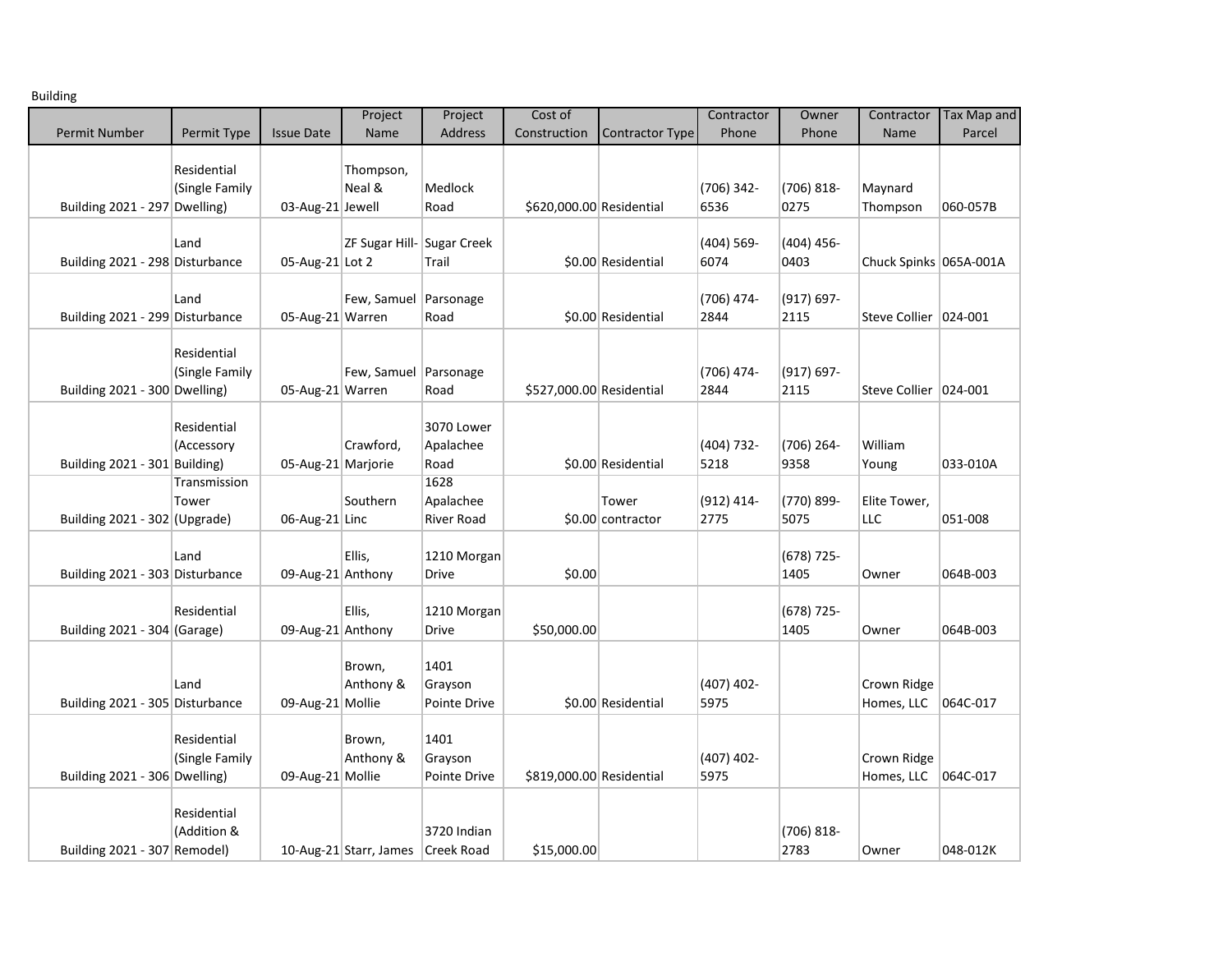|                                 | Residential    |                   |                           |                    |                          |                             |               |              |                      |          |
|---------------------------------|----------------|-------------------|---------------------------|--------------------|--------------------------|-----------------------------|---------------|--------------|----------------------|----------|
|                                 | (Accessory     |                   | Wilson,                   | 1611 Launius       |                          |                             |               | (706) 202-   |                      |          |
| Building 2021 - 308 Building)   |                | 10-Aug-21 Ralph   |                           | Road               | \$30,000.00              |                             |               | 9954         | Owner                | 003-042C |
|                                 |                |                   |                           |                    |                          |                             |               |              |                      |          |
|                                 | Residential    |                   |                           | 1270               |                          |                             |               |              |                      |          |
|                                 | (Accessory     |                   | MacDonald,                | Hardemann          |                          |                             |               | (770) 262-   |                      |          |
| Building 2021 - 309 Building)   |                | 10-Aug-21 Michael |                           | Mill Road          | \$25,000.00              |                             |               | 8561         | Owner                | 003-052C |
|                                 |                |                   |                           |                    |                          |                             |               |              |                      |          |
|                                 |                |                   |                           | 1270               |                          |                             |               |              |                      |          |
|                                 | Land           |                   | MacDonald,                | Hardemann          |                          |                             |               | (770) 262-   |                      |          |
| Building 2021 - 310 Disturbance |                | 10-Aug-21 Michael |                           | Mill Road          | \$0.00                   |                             |               | 8561         |                      | 003-052C |
|                                 | Residential    |                   | Klest,                    |                    |                          |                             |               |              |                      |          |
|                                 |                |                   | Edwards &                 | 1391 Oconee        |                          |                             |               |              |                      |          |
|                                 | (Accessory     |                   |                           |                    |                          |                             |               | $(404)$ 622- |                      |          |
| Building 2021 - 311 Building)   |                | 11-Aug-21 Dana    |                           | Road               | \$15,000.00              |                             |               | 2067         | Owner                | 051-074A |
|                                 |                |                   |                           | 1900               |                          |                             |               |              |                      |          |
|                                 | Commercial     |                   | Redeemer                  | Bethany            |                          |                             |               | (770) 317-   |                      |          |
| Building 2021 - 312 (Addition)  |                | 11-Aug-21 Church  |                           | Road               | \$1,000.00               |                             |               | 1542         | Church               | 045-024  |
|                                 |                |                   |                           |                    |                          |                             |               |              |                      |          |
|                                 | Residential    |                   | Matthews,                 | 1371               |                          |                             |               |              | Rosewood             |          |
|                                 | (Single Family |                   | Thomas &                  | Riverwalk          |                          |                             | (404) 392-    | (706) 202-   | Developmen           |          |
| Building 2021 - 313 Dwelling)   |                | 11-Aug-21 Mary    |                           | Road               | \$300,000.00 Residential |                             | 0390          | 3355         | t Co, LLC            | 001-080  |
|                                 |                |                   |                           |                    |                          |                             |               |              |                      |          |
|                                 | Residential    |                   | Maddox,                   |                    |                          |                             |               |              | Rosewood             |          |
|                                 | (Single Family |                   | Susan                     | Fairplay           |                          |                             | (404) 392-    | $(678)$ 313- | Developmen           |          |
| Building 2021 - 314 Dwelling)   |                | 11-Aug-21 Malcom  |                           | Road               | \$300,000.00 Residential |                             | 0390          | 7662         | t Co, LLC            | 009-029F |
|                                 |                |                   |                           |                    |                          |                             |               |              |                      |          |
|                                 |                |                   |                           | 1281               |                          |                             |               |              |                      |          |
|                                 | Land           |                   |                           | Grayson            |                          |                             | (706) 817-    | (951) 297-   | Tomac                |          |
| Building 2021 - 315 Disturbance |                |                   | 12-Aug-21 Jordan, Eric    | Pointe Drive       |                          | \$0.00 Residential          | 9288          | 1784         | <b>Builders</b>      | 064C-005 |
|                                 |                |                   |                           |                    |                          |                             |               |              |                      |          |
|                                 | Residential    |                   |                           | 1281               |                          |                             |               |              |                      |          |
|                                 | (Single Family |                   |                           | Grayson            |                          |                             | (706) 817-    | (951) 297-   | Tomac                |          |
| Building 2021 - 316 Dwelling)   |                |                   | 12-Aug-21 Jordan, Eric    | Pointe Drive       | \$700,000.00 Residential |                             | 9288          | 1784         | <b>Builders</b>      |          |
|                                 | Communicatio   |                   |                           | 4831               |                          |                             |               |              |                      |          |
|                                 | n Tower        |                   | AT&T Seven                | Eatonton           |                          |                             | $(404) 508 -$ |              | Ansco &              |          |
| Building 2021 - 317 (Upgrade)   |                | 13-Aug-21 Islands |                           | Road               |                          | \$50,000.00 Comm. Tower     | 5700          |              | Associates           | 055-043  |
|                                 |                |                   |                           |                    |                          |                             |               |              |                      |          |
|                                 |                |                   | <b>Green River</b>        |                    |                          |                             |               |              |                      |          |
|                                 | Residential    |                   |                           |                    |                          |                             |               |              |                      |          |
|                                 |                |                   | Builders-Lot   1151 White |                    |                          |                             | (478) 288-    | $(404)$ 931- |                      |          |
| Building 2021 - 318 (Dock)      |                | 16-Aug-21 $ 11$   |                           | Oak Way            |                          | \$0.00 Dock Contractor 6634 |               | 4620         | <b>G&amp;E Docks</b> | 066C-011 |
|                                 | Residential    |                   | McCullough,               | 1631 Sugar         |                          |                             | $(770) 833 -$ | $(678)$ 409- | Oconee               |          |
| Building 2021 - 319 (Boat lift) |                | 16-Aug-21 Candy   |                           | <b>Creek Trail</b> | \$1,200.00               |                             | 0514          | 9939         | <b>Boatlifts</b>     | 065B-033 |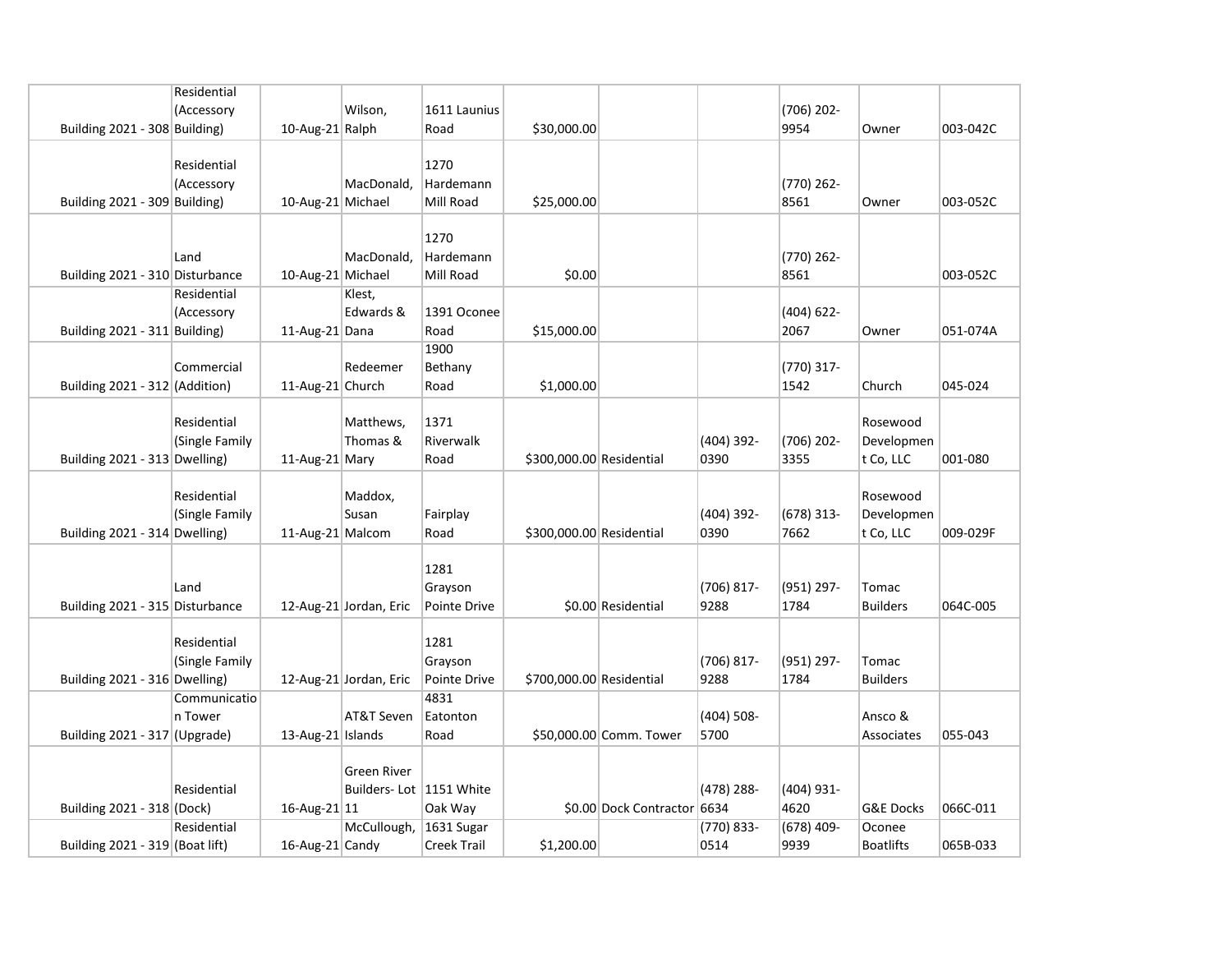|                                 | Land           |                       |                                      | 1190               |              |                    | (706) 705- | (706) 818-         | <b>Right Angle</b>    |          |
|---------------------------------|----------------|-----------------------|--------------------------------------|--------------------|--------------|--------------------|------------|--------------------|-----------------------|----------|
| Building 2021 - 320 Disturbance |                |                       | 16-Aug-21 Bauer, Dan                 | Sailview Dr        |              | \$0.00 Residential | 5001       | 5572               | Construction 065C-012 |          |
|                                 |                |                       |                                      |                    |              |                    |            |                    |                       |          |
|                                 |                |                       |                                      |                    |              |                    |            |                    | Oconee                |          |
|                                 | Residential    |                       |                                      | 1621 Sugar         |              |                    | (770) 833- | (770) 560-         | Boatlifts -           |          |
| Building 2021 - 321 (Boat Llft) |                |                       | 16-Aug-21 Hooks, Tyler Creek Trail   |                    | \$0.00       |                    | 0514       | 2732               | Brian Adamo 065B-032  |          |
|                                 | Residential    |                       |                                      | 1640               |              |                    |            |                    |                       |          |
|                                 | (Accessory     |                       | Donelson,                            | Hestertown         |              |                    | (706) 752- | (706) 342-         | Morgan                |          |
| Building 2021 - 322 Building)   |                |                       | 16-Aug-21 Justin Wayne Road          |                    | \$12,322.00  |                    | 0095       | 4601               | Outdoors              | 010-015D |
|                                 |                |                       |                                      |                    |              |                    |            |                    |                       |          |
|                                 | Residential    |                       | Kuckuck,                             | 2501 Sandy         |              |                    | (980) 321- | $(419)$ 451-       | Carport               |          |
| Building 2021 - 323 (Carport)   |                | 16-Aug-21 Ron         |                                      | Creek Road         | \$26,000.00  |                    | 9898       | 0891               | Central               | 025-009E |
|                                 |                |                       | Brown,                               |                    |              |                    |            |                    |                       |          |
|                                 | Residential    |                       | David and                            | 1341 Binford       |              |                    |            | $(404) 516 -$      |                       |          |
| Building 2021 - 324 (Remodel)   |                | 16-Aug-21 Tamara      |                                      | Road               | \$40,000.00  |                    |            | 4778               | Owner                 | 050-035  |
|                                 |                |                       |                                      |                    |              |                    |            |                    |                       |          |
|                                 | Residential    |                       |                                      | 1621 Atlanta       |              |                    | (770) 639- | (706) 474-         | Wayne                 |          |
| Building 2021 - 325 (Remodel)   |                | 19-Aug-21 Pullin, Lee |                                      | Hwy                | \$210,000.00 |                    | 1410       | 3995               | Houseman              | 037-114  |
|                                 |                |                       |                                      |                    |              |                    |            |                    |                       |          |
|                                 | Residential    |                       |                                      |                    |              |                    |            |                    |                       |          |
| Building 2021 - 326 Dwelling)   | (Single Family |                       | Jones, Chris<br>19-Aug-21 and Teresa | Durden Road        | \$200,000.00 |                    |            | (404) 886-<br>2368 | Owner                 | 022-060  |
|                                 |                |                       |                                      |                    |              |                    |            |                    |                       |          |
|                                 | Residential    |                       | Anderson,                            | 1900 Old           |              |                    |            |                    |                       |          |
|                                 | (Single Family |                       | Ken and                              | <b>Buckhead</b>    |              |                    |            | $(404) 680 -$      |                       |          |
| Building 2021 - 327 Dwelling)   |                | 20-Aug-21 Lauire      |                                      | Road               | \$500,000.00 |                    |            | 9500               | Owner                 | 035-194C |
|                                 | Residential    |                       |                                      | 1310               |              |                    |            |                    |                       |          |
|                                 | (Accessory     |                       |                                      | Godfrey            |              |                    |            | $(678)$ 488-       | H&H                   |          |
| Building 2021 - 328 Building)   |                |                       | 23-Aug-21 Clay, Scott                | Road               | \$20,000.00  |                    |            | 0287               | Contractor            | 048-011L |
|                                 |                |                       |                                      |                    |              |                    |            |                    |                       |          |
|                                 | Residential    |                       | Walding,                             |                    |              |                    |            |                    |                       |          |
|                                 | (Accessory     |                       | Charles Lee                          | 1560 Morgan        |              |                    |            | (770) 853-         |                       |          |
| Building 2021 - 329 Building)   | Residential    |                       | 24-Aug-21 and Brenda                 | Dr                 | \$35,000.00  |                    |            | 9527               | Owner                 | 064B 048 |
|                                 | (Accessory     |                       | Nation, Herb 2654 Sandy              |                    |              |                    | (770) 775- |                    | Benjamin              |          |
| Building 2021 - 330 Building)   |                |                       | 25-Aug-21 and Shiree                 | Creek Rd           | \$0.00       |                    | 2254       |                    | Giovannetti           | 026 141  |
|                                 |                |                       |                                      | 2150               |              |                    |            |                    | Helton-Vinyl          |          |
|                                 | Residential    |                       | Kallio,                              | <b>Shadow Lake</b> |              |                    | (404) 295- |                    | Deck and              |          |
| Building 2021 - 331 (Dock)      |                | 25-Aug-21 Chrissie    |                                      | Dr                 | \$0.00       |                    | 2068       |                    | Dock                  | 065 013  |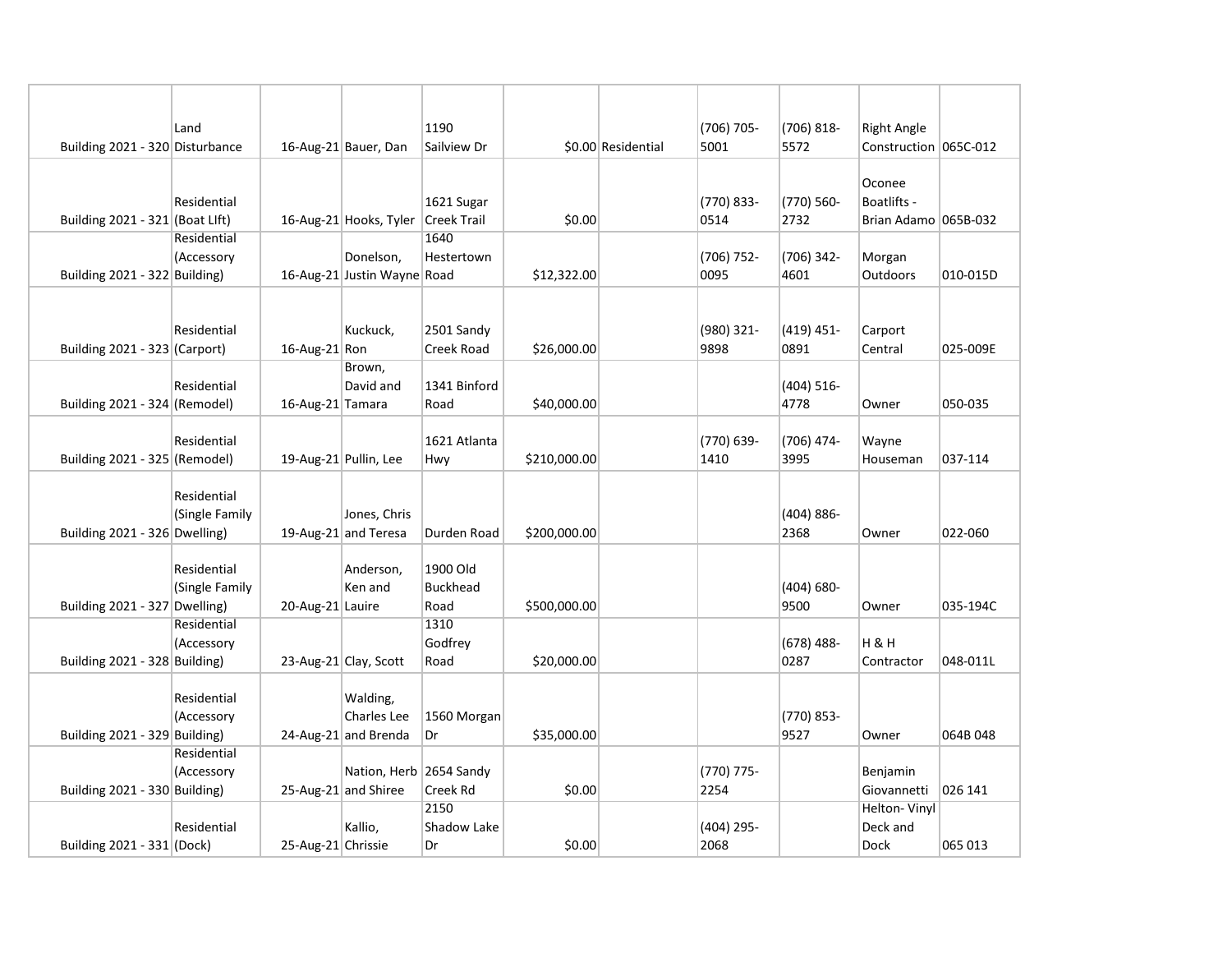|                                  |                               |                     |                                      |                        |              |                            |                      |                      | Oconee                                                     |          |
|----------------------------------|-------------------------------|---------------------|--------------------------------------|------------------------|--------------|----------------------------|----------------------|----------------------|------------------------------------------------------------|----------|
|                                  | Residential                   |                     | O'Donnell,                           | 1010                   |              |                            | (770) 833-           | (404) 597-           | Boatlifts -                                                |          |
| Building 2021 - 332 (Boatlift)   |                               | 25-Aug-21 Pat       |                                      | Dogwood Dr             | \$0.00       |                            | 0514                 | 7726                 | Brian Adamo 066C 015                                       |          |
|                                  | Residential                   |                     |                                      |                        |              |                            |                      |                      |                                                            |          |
|                                  | (Accessory                    |                     | Adcock, Eric                         | Plainview              |              |                            |                      |                      |                                                            |          |
| Building 2021 - 333 Building)    |                               | 25-Aug-21 Raymond   |                                      | Road                   | \$80,000.00  |                            |                      |                      | Owner                                                      | 045 052  |
| Building 2021 - 334 Dwelling)    | Residential<br>(Single Family | 14-Oct-21 Wyatt     | Wilkins,                             | Godfrey<br>Road, Lot 5 | \$285,000.00 |                            | (770) 480-<br>6214   | (706) 819-<br>9753   | James<br>Stephens-<br>Stephens<br>Construction<br>Services | 048 011x |
| Building 2021 - 335 (Boatlift)   | Residential                   |                     | 25-Aug-21 Beasley, Tim   Woods Trail | 1150<br>Apalachee      |              | \$15,250.00 Dock & Seawall | $(706)$ 453-<br>0514 |                      | Oconee<br><b>Boatlifts</b>                                 | 051C-026 |
|                                  |                               |                     |                                      |                        |              |                            |                      |                      |                                                            |          |
|                                  | Residential                   |                     | Ferguson,                            | 1395 Morgan            |              |                            | $(706)$ 453-         | $(678)$ 230-         | Oconee                                                     |          |
| Building 2021 - 336 (Boatlift)   |                               | 25-Aug-21 Becky     |                                      | <b>Drive</b>           |              | \$11,000.00 Dock & Seawall | 0514                 | 5663                 | <b>Boatlifts</b>                                           | 064B-013 |
|                                  | Residential                   |                     |                                      |                        |              |                            |                      |                      |                                                            |          |
|                                  | (Accessory                    |                     | Paxson,                              | <b>2130 Price</b>      |              |                            |                      | (770) 317-           |                                                            |          |
| Building 2021 - 337 Building)    |                               | 26-Aug-21 Martha Jo |                                      | Mill Road              | \$0.00       |                            |                      | 3560                 | owner                                                      | 007 011D |
| Building 2021 - 338 Disturbance) | Residential<br>(Land          | 30-Aug-21 Michael   | Vaden,                               | 1021 River<br>Farm Run | \$0.00       |                            | (706) 347-<br>0650   | (770) 262-<br>0214   | Cloudland<br>Inc                                           | 049 041  |
|                                  |                               |                     |                                      | 1450                   |              |                            |                      |                      |                                                            |          |
|                                  | Residential                   |                     | Pettit, Willia                       | Godfrey                |              |                            |                      | (770) 316-           |                                                            |          |
| Building 2021 - 339 (Horse Barn) |                               | 30-Aug-21 $ m$      |                                      | Road                   | \$15,000.00  |                            |                      | 5991                 | Owner                                                      | 048 011Q |
| Building 2021 - 340 (Pole Barn)  | Residential                   | 30-Aug-21 Jonathan  | Townsend,                            | 1630 Walker<br>Road    | \$16,000.00  |                            | (706) 752-<br>0095   | $(256)$ 458-<br>3410 | Morgan<br>Outdoors                                         | 048 011C |
|                                  |                               |                     |                                      |                        |              |                            |                      |                      | Owner                                                      |          |
|                                  | Residential                   |                     | Reynolds,                            | 1070 Old Mill          |              |                            |                      | $(404)$ 273-         | (Carport                                                   |          |
| Building 2021 - 341 (Carport)    |                               | 30-Aug-21 Steven    |                                      | Farms Dr               | \$48,408.00  |                            |                      | 9815                 | Central)                                                   | 023 034  |
|                                  | Residential                   |                     |                                      |                        |              |                            |                      |                      |                                                            |          |
|                                  | (Permit                       |                     |                                      |                        |              |                            |                      |                      |                                                            |          |
|                                  | upgrade-                      |                     | Brown, John   1740 Pierce            |                        |              |                            |                      | (770) 825-           |                                                            |          |
| Building 2021 - 342 BP2020-381)  |                               | 30-Aug-21 and Susan |                                      | Dairy Road             | \$35,000.00  |                            |                      | 6024                 | Owner                                                      | 046 043F |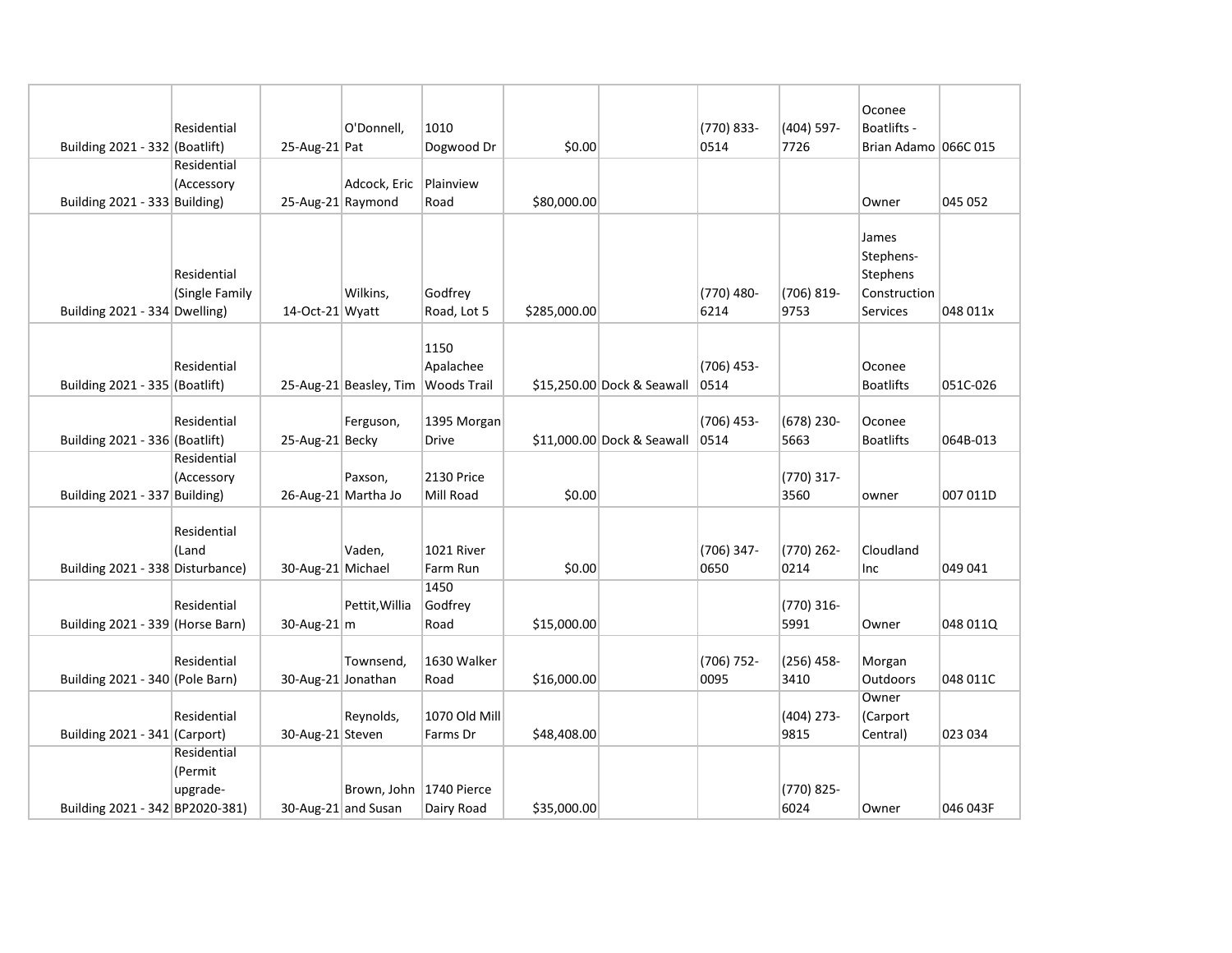|                                   | Residential    |                   |                         |            |              |              |                    |                        |          |
|-----------------------------------|----------------|-------------------|-------------------------|------------|--------------|--------------|--------------------|------------------------|----------|
|                                   | (Single Family |                   | Gibson,                 | 1160 White |              |              | (770) 231-         | Owner-CK               |          |
| Building 2021 - 343 Dwelling)     |                | 30-Aug-21 Thom    |                         | Oak Way    | \$495,000.00 |              | 3901               | Carpentry              | 066C 023 |
|                                   | Residential    |                   |                         |            |              |              |                    |                        |          |
|                                   | (Accessory     |                   | Gibson,                 | 1160 White |              |              | (770) 231-         |                        |          |
| Building 2021 - 344 Building)     |                | 30-Aug-21 Thom    |                         | Oak Way    | \$100,000.00 |              | 3901               | Owner                  | 066C 023 |
|                                   |                |                   | Georgia                 |            |              |              |                    |                        |          |
|                                   |                |                   | Safari                  |            |              |              |                    |                        |          |
|                                   |                |                   | Conservation 1881       |            |              |              |                    | Oconee                 |          |
|                                   | Commerical     |                   | Park- Gift              | Monticello |              | $(706)$ 474- | (706) 342-         | Construction           |          |
| Building 2021 - 345 (Stand Alone) |                | 30-Aug-21 Shop    |                         | Hwy        | \$406,786.00 | 3526         | 3777               | Services, LLC 037D 014 |          |
|                                   |                |                   |                         |            |              |              |                    |                        |          |
|                                   |                |                   | Georgia                 |            |              |              |                    |                        |          |
|                                   |                |                   | Safari                  |            |              |              |                    |                        |          |
|                                   |                |                   | Conservation 1881       |            |              |              |                    | Oconee                 |          |
|                                   | Commerical     |                   | Park-Ticket             | Monticello |              | $(706)$ 474- | (706) 342-         | Construction           |          |
| Building 2021 - 346 (Stand Alone) |                | 30-Aug-21 Entry   |                         | Hwy        | \$35,000.00  | 3526         | 3777               | Services, LLC 037D 014 |          |
|                                   |                |                   |                         |            |              |              |                    |                        |          |
|                                   |                |                   | Georgia                 |            |              |              |                    |                        |          |
|                                   |                |                   | Safari                  |            |              |              |                    |                        |          |
|                                   |                |                   | Conservation 1881       |            |              |              |                    | Oconee                 |          |
|                                   | Commerical     |                   | Park-Safari             | Monticello |              | $(706)$ 474- | (706) 342-         | Construction           |          |
| Building 2021 - 347 (Stand Alone) |                | 30-Aug-21 Loading |                         | Hwy        | \$45,000.00  | 3526         | 3777               | Services, LLC 037D 014 |          |
|                                   |                |                   | Georgia                 |            |              |              |                    |                        |          |
|                                   |                |                   | Safari                  |            |              |              |                    |                        |          |
|                                   |                |                   | Conservation            |            |              |              |                    |                        |          |
|                                   |                |                   | Park-                   | 1881       |              |              |                    | Oconee                 |          |
|                                   | Commerical     |                   | Meerkat &               | Monticello |              | (706) 474-   | (706) 342-<br>3777 | Construction           |          |
| Building 2021 - 348 (Stand Alone) |                | 30-Aug-21 Warthog | Georgia                 | Hwy        | \$217,230.00 | 3526         |                    | Services, LLC 037D 014 |          |
|                                   |                |                   | Safari                  |            |              |              |                    |                        |          |
|                                   |                |                   | Conservation            |            |              |              |                    |                        |          |
|                                   |                |                   | Park-                   | 1881       |              |              |                    | Oconee                 |          |
|                                   | Commerical     |                   | Tortoise &              | Monticello |              | (706) 474-   | (706) 342-         | Construction           |          |
| Building 2021 - 349 (Stand Alone) |                | 30-Aug-21 Guinea  |                         | Hwy        | \$95,160.00  | 3526         | 3777               | Services, LLC 037D 014 |          |
|                                   |                |                   |                         |            |              |              |                    |                        |          |
|                                   |                |                   | Georgia                 |            |              |              |                    |                        |          |
|                                   |                |                   | Safari                  | 1881       |              |              |                    | Oconee                 |          |
|                                   | Commerical     |                   | Conservation Monticello |            |              | (706) 474-   | (706) 342-         | Construction           |          |
| Building 2021 - 350 (Stand Alone) |                |                   | 30-Aug-21 Park- Aviary  | Hwy        | \$117,000.00 | 3526         | 3777               | Services, LLC 037D 014 |          |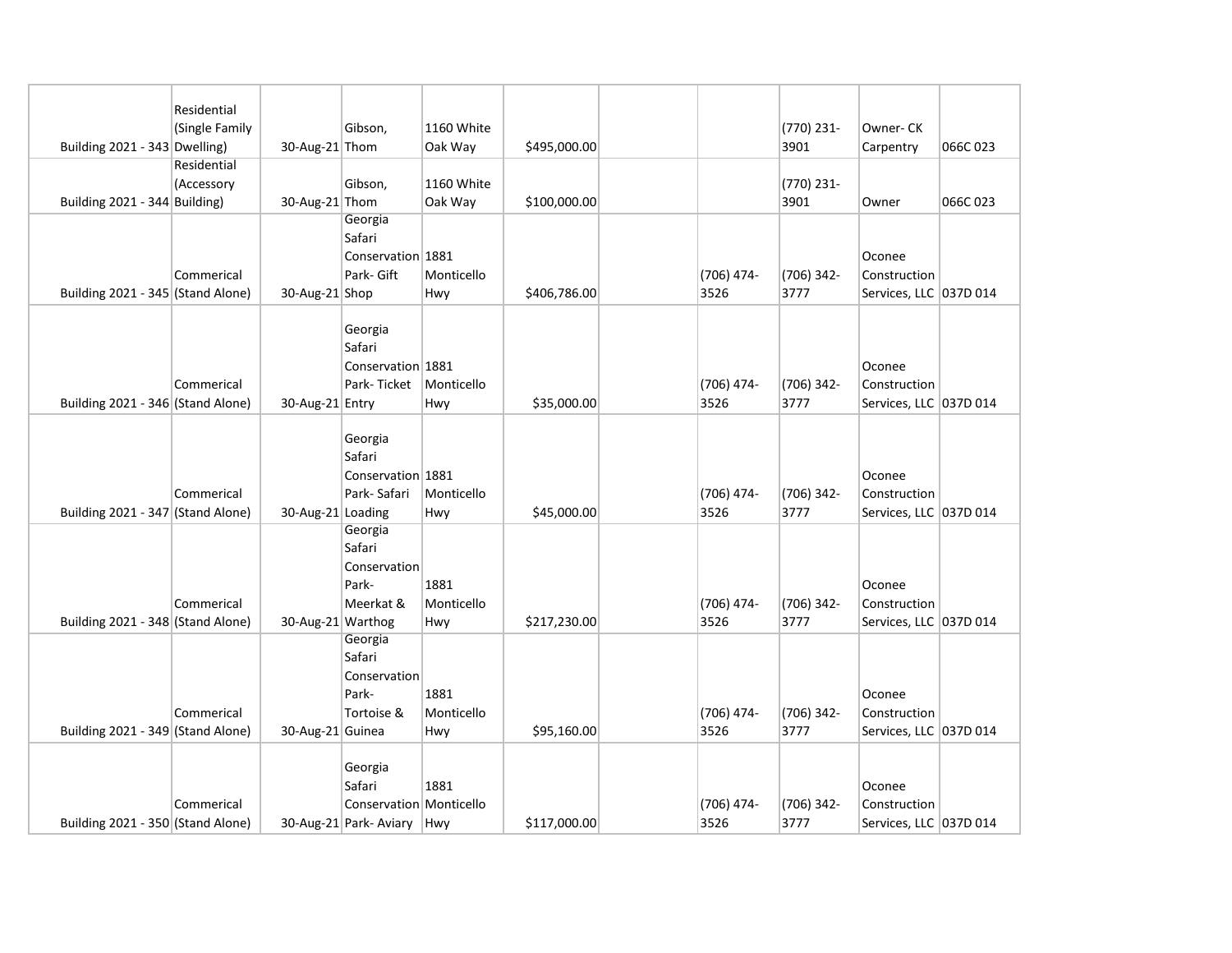|                                   |                |                  | Georgia                     |                    |              |                    |                    |                                        |          |
|-----------------------------------|----------------|------------------|-----------------------------|--------------------|--------------|--------------------|--------------------|----------------------------------------|----------|
|                                   |                |                  | Safari                      |                    |              |                    |                    |                                        |          |
|                                   |                |                  | Conservation<br>Park-       | 1881               |              |                    |                    | Oconee                                 |          |
|                                   | Commerical     |                  | Squirrel                    | Monticello         |              | (706) 474-         | (706) 342-         | Construction                           |          |
| Building 2021 - 351 (Stand Alone) |                | 30-Aug-21 Monkey |                             | Hwy                | \$204,750.00 | 3526               | 3777               | Services, LLC 037D 014                 |          |
|                                   |                |                  |                             |                    |              |                    |                    |                                        |          |
|                                   |                |                  | Georgia                     |                    |              |                    |                    |                                        |          |
|                                   |                |                  | Safari                      | 1881               |              |                    |                    | Oconee                                 |          |
|                                   | Commerical     |                  | Conservation Monticello     |                    |              | (706) 474-         | (706) 342-         | Construction                           |          |
| Building 2021 - 352 (Stand Alone) |                |                  | 30-Aug-21 Park- Giraffe Hwy |                    | \$657,612.00 | 3526               | 3777               | Services, LLC 037D 014Z                |          |
|                                   |                |                  |                             |                    |              |                    |                    |                                        |          |
|                                   |                |                  | Georgia<br>Safari           |                    |              |                    |                    |                                        |          |
|                                   |                |                  | Conservation 1881           |                    |              |                    |                    | Oconee                                 |          |
|                                   | Commerical     |                  | Park-Large                  | Monticello         |              | (706) 474-         | (706) 342-         | Construction                           |          |
| Building 2021 - 353 (Stand Alone) |                | 30-Aug-21 Hoof   |                             | Hwy                | \$510,122.00 | 3526               | 3777               | Services, LLC 037D 014Z                |          |
|                                   |                |                  |                             |                    |              |                    |                    |                                        |          |
|                                   |                |                  | Georgia                     |                    |              |                    |                    |                                        |          |
|                                   |                |                  | Safari                      | 1881               |              |                    |                    | Oconee                                 |          |
|                                   | Commerical     |                  | Conservation Monticello     |                    |              | (706) 474-         | (706) 342-         | Construction                           |          |
| Building 2021 - 354 (Stand Alone) |                |                  | 30-Aug-21 Park- Barn        | Hwy                | \$420,860.00 | 3526               | 3777               | Services, LLC 037D 014Z                |          |
|                                   |                |                  | Georgia                     |                    |              |                    |                    |                                        |          |
|                                   |                |                  | Safari                      |                    |              |                    |                    |                                        |          |
|                                   |                |                  | Conservation 1881           |                    |              |                    |                    | Oconee                                 |          |
|                                   | Commerical     |                  | Park- Vehicle Monticello    |                    |              | (706) 474-         | (706) 342-         | Construction                           |          |
| Building 2021 - 355 (Stand Alone) |                | 30-Aug-21 Barn   |                             | Hwy                | \$40,000.00  | 3526               | 3777               | Services, LLC 037D 014Z                |          |
|                                   |                |                  |                             |                    |              |                    |                    |                                        |          |
|                                   |                |                  | Georgia                     |                    |              |                    |                    |                                        |          |
|                                   |                |                  | Safari                      |                    |              |                    |                    |                                        |          |
|                                   |                |                  | Conservation 1881           |                    |              |                    |                    | Oconee                                 |          |
| Building 2021 - 356 (Stand Alone) | Commerical     | 30-Aug-21 Zoo    | Park- Petting   Monticello  | Hwy                | \$135,000.00 | (706) 474-<br>3526 | (706) 342-<br>3777 | Construction<br>Services, LLC 037D 014 |          |
|                                   |                |                  |                             |                    |              |                    |                    |                                        |          |
|                                   | Residential    |                  |                             |                    |              |                    |                    |                                        |          |
|                                   | (Single Family |                  | <b>JW York</b>              | <b>High Shoals</b> |              | (478) 491-         | (478) 491-         | <b>JW York</b>                         |          |
| Building 2021 - 357 Dwelling)     |                | 01-Sep-21 Homes  |                             | Road               | \$200,000.00 | 1450               | 1450               | Homes                                  | 003 026D |
|                                   |                |                  |                             |                    |              |                    |                    |                                        |          |
|                                   |                |                  | Madison                     | Clubhouse          |              |                    |                    |                                        |          |
|                                   | Land           |                  | Lakes Phase                 | Dr. - Lots 1-      |              | (470) 307-         | (470) 259-         |                                        |          |
| Building 2021 - 358 Disturbance   |                | 02-Sep-21 14A    |                             | 16                 | \$0.00       | 8519               | 2843               | <b>DR Horton</b>                       |          |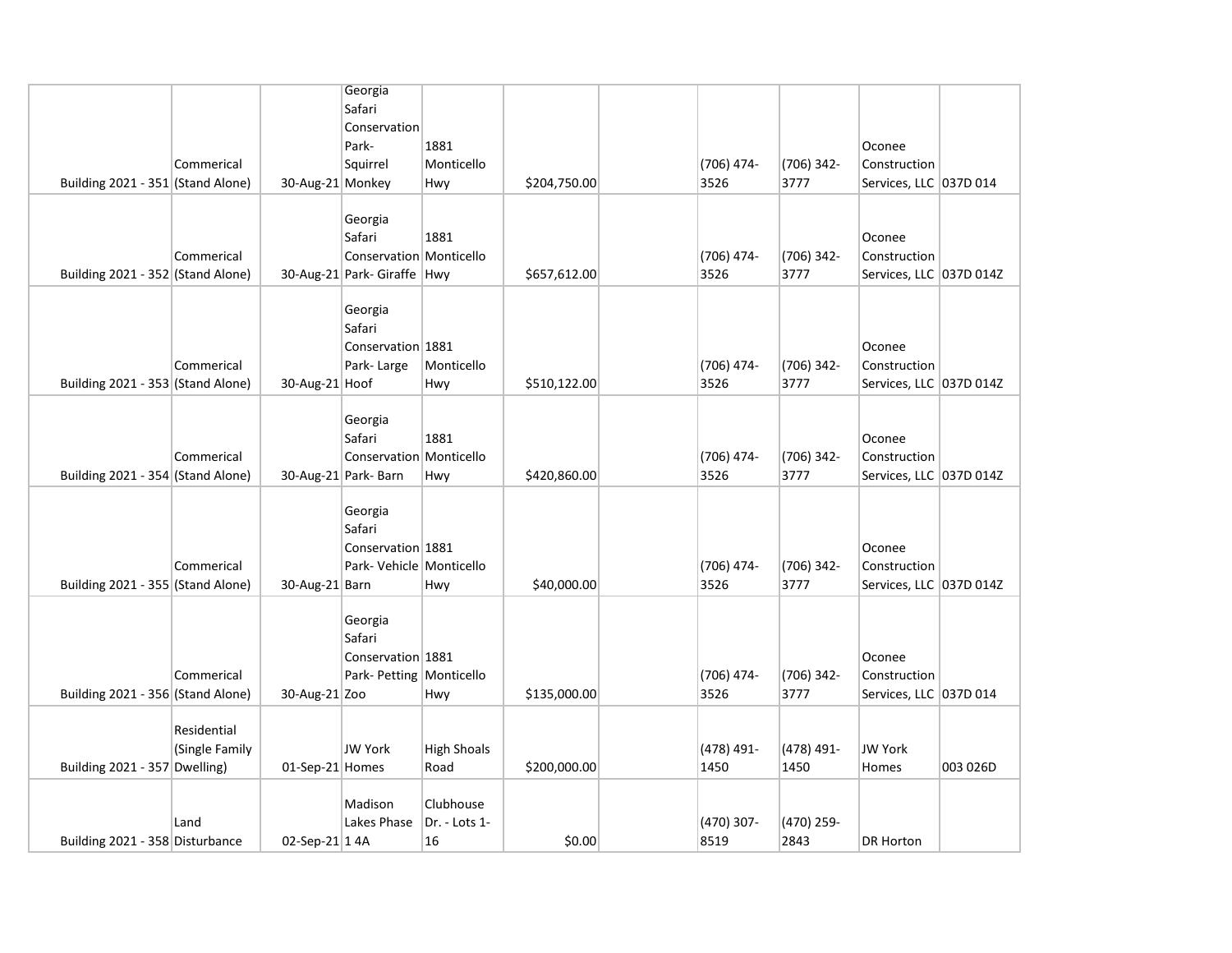|                                   |              |                   |                           | Hawthorne         |                         |              |              |            |                         |          |
|-----------------------------------|--------------|-------------------|---------------------------|-------------------|-------------------------|--------------|--------------|------------|-------------------------|----------|
|                                   |              |                   | Madison                   | Circle Lots:      |                         |              |              |            |                         |          |
|                                   | Land         |                   | Lakes Phase               |                   |                         |              | (470) 307-   |            |                         |          |
|                                   |              |                   |                           | 16, 18, 19, 21    |                         |              |              | (470) 259- |                         |          |
| Building 2021 - 359 Disturbance   |              | 02-Sep-21 1 5B    |                           | 25,37,38          | \$0.00                  |              | 8519         | 2843       | <b>DR Horton</b>        |          |
|                                   |              |                   | Madison                   | Creekwood         |                         |              |              |            |                         |          |
|                                   |              |                   | Lakes Phase               | $Cr.$ &           |                         |              |              |            |                         |          |
|                                   |              |                   | $\mathbf{1}$              | Mulberry Ct.-     |                         |              |              |            |                         |          |
|                                   | Land         |                   | Neighborhoo Lots:         |                   |                         |              | (470) 307-   | (470) 259- |                         |          |
| Building 2021 - 360 Disturbance   |              | 02-Sep-21 d 1     |                           | 19,21,23,24,      | \$0.00                  |              | 8519         | 2843       | <b>DR Horton</b>        |          |
|                                   |              |                   | West                      | 6360 West         |                         | Residenital/ |              |            | Milford                 |          |
|                                   | Commerical   |                   | Morgan                    | Dixie Hwy         |                         | Light        | $(706)$ 713- | (706) 474- | Construction            |          |
| Building 2021 - 361 (Stand Alone) |              | 03-Sep-21 Storage |                           | <b>Building A</b> | \$115,815.00 Commercial |              | 1059         | 0710       | Inc.                    | 013 043B |
|                                   |              |                   | West                      | 6360 West         |                         | Residenital/ |              |            | Milford                 |          |
|                                   | Commerical   |                   | Morgan                    | Dixie Hwy         |                         | Light        | $(706)$ 713- | (706) 474- | Construction            |          |
| Building 2021 - 362 (Stand Alone) |              | 03-Sep-21 Storage |                           | <b>Building B</b> | \$136,815.00 Commercial |              | 1059         | 0710       | Inc.                    | 013 043B |
|                                   |              |                   | West                      | 6360 West         |                         | Residenital/ |              |            | Milford                 |          |
|                                   | Commerical   |                   | Morgan                    | Dixie Hwy,        |                         | Light        | (706) 713-   | (706) 474- | Construction            |          |
| Building 2021 - 363 (Stand Alone) |              | 03-Sep-21 Storage |                           | <b>Bldg C</b>     | \$147,315.00 Commercial |              | 1059         | 0710       | , Inc.                  | 013-043B |
|                                   |              |                   | West                      | 6360 West         |                         | Residenital/ |              |            | Milford                 |          |
|                                   | Commerical   |                   | Morgan                    | Dixie Hwy,        |                         | Light        | $(706)$ 713- | (706) 474- | Construction            |          |
| Building 2021 - 364 (Stand Alone) |              | 03-Sep-21 Storage |                           | <b>Bldg D</b>     | \$157,815.00 Commercial |              | 1059         | 0710       | , Inc.                  | 013-043B |
|                                   |              |                   |                           |                   |                         |              |              |            | Joe Ward                |          |
|                                   | Manufactured |                   |                           | 1270 Flat         |                         |              |              |            | Mobile                  |          |
|                                   | Home (Multi  |                   | Williams,                 | Rock Road-        |                         |              | (706) 474-   | (706) 474- | Home                    |          |
| Building 2021 - 365 Section)      |              | 07-Sep-21 Zachary |                           | 017A 034          | \$40,000.00             |              | 0510         | 2335       | Carrier                 | 017A 034 |
|                                   |              |                   |                           | 1561              |                         |              |              |            |                         |          |
|                                   | Agricultural |                   | Laliberty,                | Hestertown        |                         |              | $(678)$ 725- | (706) 752- | Tommy                   |          |
| Building 2021 - 366 (Pole Barn)   |              | 09-Sep-21 Wayne   |                           | Road              | \$0.00                  |              | 4669         | 0711       | Vanhorn                 | 009 019  |
|                                   |              |                   |                           | 1561              |                         |              |              |            |                         |          |
|                                   | Land         |                   | Laliberty,                | Hestertown        |                         |              | (678) 725-   | (706) 752- | Tommy                   |          |
| Building 2021 - 367 Disturbance   |              | 09-Sep-21 Wayne   |                           | Road              | \$0.00                  |              | 4669         | 0711       | Vanhorn                 | 009 019  |
|                                   |              |                   |                           |                   |                         |              |              |            |                         |          |
|                                   |              |                   | Georgia                   |                   |                         |              |              |            |                         |          |
|                                   |              |                   | Safari Park               | 1851              |                         |              |              |            | Oconee                  |          |
|                                   | Land         |                   | Service/Acce   Monticello |                   |                         |              | $(706)$ 485- | (706) 342- | Construction            |          |
| Building 2021 - 368 Disturbance   |              | 10-Sep-21 ss Road |                           | Highway           | \$0.00                  |              | 0418         | 3777       | Services, LLC 037D 014Z |          |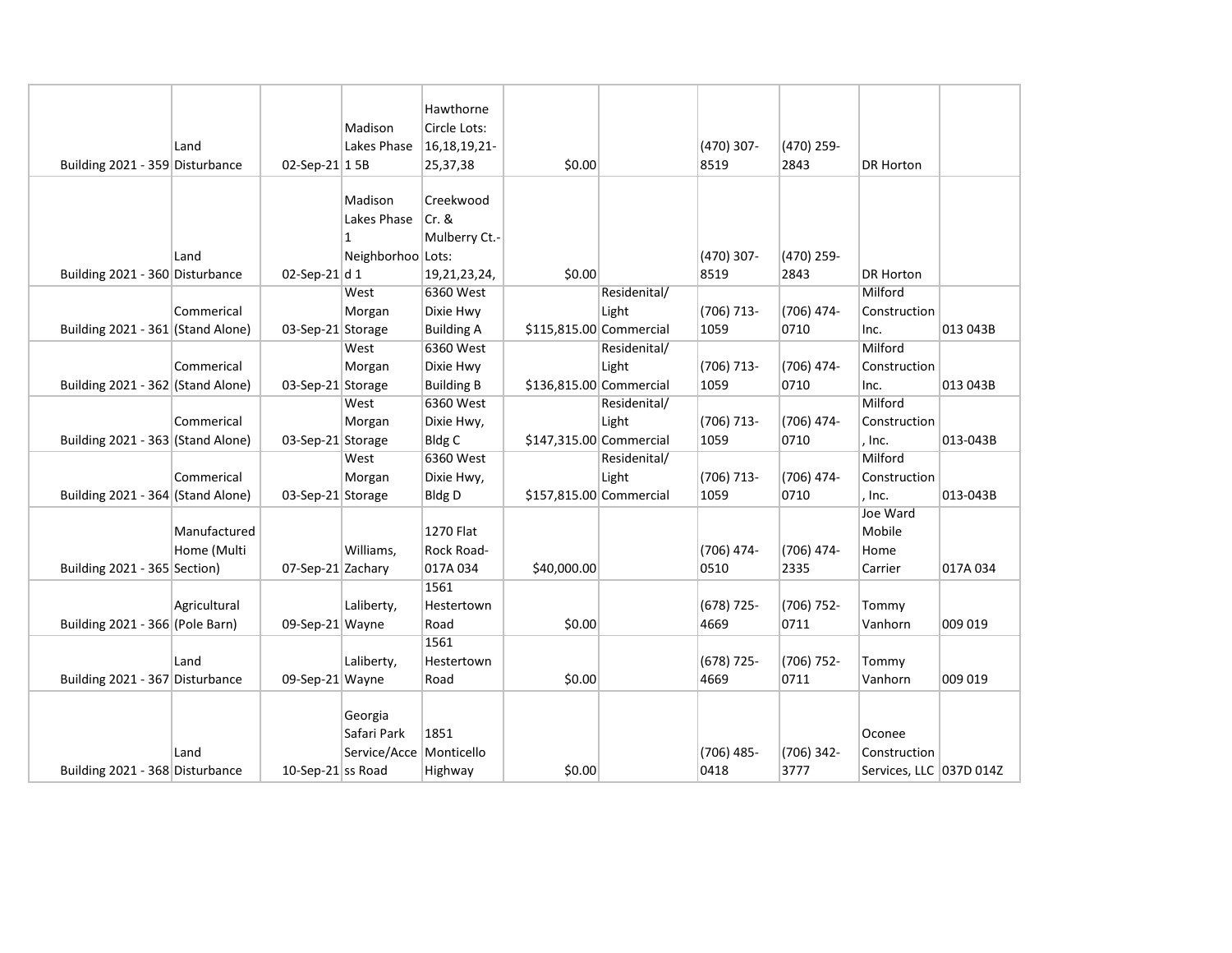|                                  |              |                       | Georgia                             | 1851              |             |               |                    | Oconee                  |          |
|----------------------------------|--------------|-----------------------|-------------------------------------|-------------------|-------------|---------------|--------------------|-------------------------|----------|
|                                  | Land         |                       | Safari Park                         | Monticello        |             | (706) 485-    | (706) 342-         | Construction            |          |
| Building 2021 - 369 Disturbance  |              |                       | 10-Sep-21 Exhibit Area              | Highway           | \$0.00      | 0418          | 3777               | Services, LLC 037D 014Z |          |
|                                  |              |                       |                                     |                   |             |               |                    |                         |          |
|                                  | Residential  |                       | Brogdon,                            | 3775 Fairplay     |             |               | (404) 713-         |                         |          |
| Building 2021 - 370 (Remodel)    |              | 14-Sep-21 Joseph      |                                     | Road              | \$4,500.00  |               | 8399               | <b>OWNER</b>            | 009 024A |
|                                  |              |                       |                                     |                   |             |               |                    |                         |          |
|                                  | Agricultural |                       |                                     | 1411 Jones        |             |               | (530) 334-         |                         |          |
| Building 2021 - 371 (Horse Barn) |              | 14-Sep-21 Clark, Jeff |                                     | Wood Lane         | \$80,000.00 |               | 0375               |                         | 002 052  |
|                                  |              |                       |                                     |                   |             |               |                    |                         |          |
|                                  | Residential  |                       |                                     | 1280              |             | (770) 833-    | (770) 940-         | Oconee                  |          |
| Building 2021 - 372 (Boat Lift)  |              |                       | 14-Sep-21 Smith, Harry Sailview Dr. |                   | \$0.00      | 0514          | 4545               | <b>Boatlifts</b>        | 065C 020 |
|                                  |              |                       |                                     |                   |             |               |                    |                         |          |
|                                  | Residential  |                       | O'Donnell,                          | 1010              |             | (770) 833-    | (404) 597-         | Oconee                  |          |
| Building 2021 - 373 (Boatlift)   |              | $14$ -Sep-21 Pat      |                                     | Dogwood Dr.       | \$0.00      | 0514          | 7726               | <b>Boatlifts</b>        | 066C015  |
|                                  | Residential  |                       |                                     | 3800 Davis        |             |               |                    |                         |          |
|                                  | (Accessory   |                       | Meredith,                           | Academy           |             | (470) 441-    | (770) 331-         | R & B Metal             |          |
| Building $2021 - 374$ Building)  |              | 14-Sep-21 Sheldon     |                                     | Road<br>3010      | \$23,000.00 | 9139          | 1242               | Structures              | 021 022  |
|                                  | Residential  |                       | Woodson,                            |                   |             |               |                    |                         |          |
|                                  | (Accessory   |                       | Ronald and                          | Brownwood<br>Road | \$90,000.00 |               | (706) 215-<br>4718 |                         | 029 073  |
| Building 2021 - 375 Dwelling)    |              | 14-Sep-21 Anita       |                                     |                   |             |               |                    | Owner                   |          |
|                                  | Land         |                       | Gibson,                             | 1160 White        |             |               | (770) 231-         | <b>CK Carpentry</b>     |          |
| Building 2021 - 376 Disturbance  |              | 14-Sep-21 Thom        |                                     | Oak Way           | \$0.00      |               | 3901               | Enterprise              | 066C 023 |
|                                  |              |                       |                                     |                   |             |               |                    |                         |          |
|                                  |              |                       |                                     |                   |             |               |                    |                         |          |
|                                  | Land         |                       | Murphy,                             | 2381 Sandy        |             |               | (770) 846-         |                         |          |
| Building 2021 - 377 Disturbance  |              | 16-Sep-21 Keith       |                                     | Creek Road        | \$0.00      |               | 4889               | Owner                   | 025 009J |
|                                  |              |                       | Purebuilt                           |                   |             |               |                    |                         |          |
|                                  |              |                       | Homes -                             |                   |             |               |                    |                         |          |
|                                  | Land         |                       | Graham                              | 1090              |             | (770) 652-    | (706) 474-         | Conner                  |          |
| Building 2021 - 378 Disturbance  |              | 17-Sep-21 Ridge       |                                     | Graham Dr         | \$0.00      | 3463          | 2291               | Grading                 | 028 003L |
|                                  |              |                       | Purebuilt                           |                   |             |               |                    |                         |          |
|                                  |              |                       | Homes -                             |                   |             |               |                    |                         |          |
|                                  | Land         |                       | Graham                              | 1070              |             | (770) 652-    | (706) 474-         | Conner                  |          |
| Building 2021 - 379 Disturbance  |              | 17-Sep-21 Ridge       |                                     | Graham Dr         | \$0.00      | 3463          | 2291               | Grading                 | 028 003J |
|                                  |              |                       | Purebuilt                           |                   |             |               |                    |                         |          |
|                                  |              |                       | Homes -                             |                   |             |               |                    |                         |          |
|                                  | Land         |                       | Graham                              | 1030              |             | $(770) 652 -$ | (706) 474-         | Conner                  |          |
| Building 2021 - 380 Disturbance  |              | 17-Sep-21 Ridge       |                                     | Adelaide Dr       | \$0.00      | 3463          | 2291               | Grading                 | 028 003Q |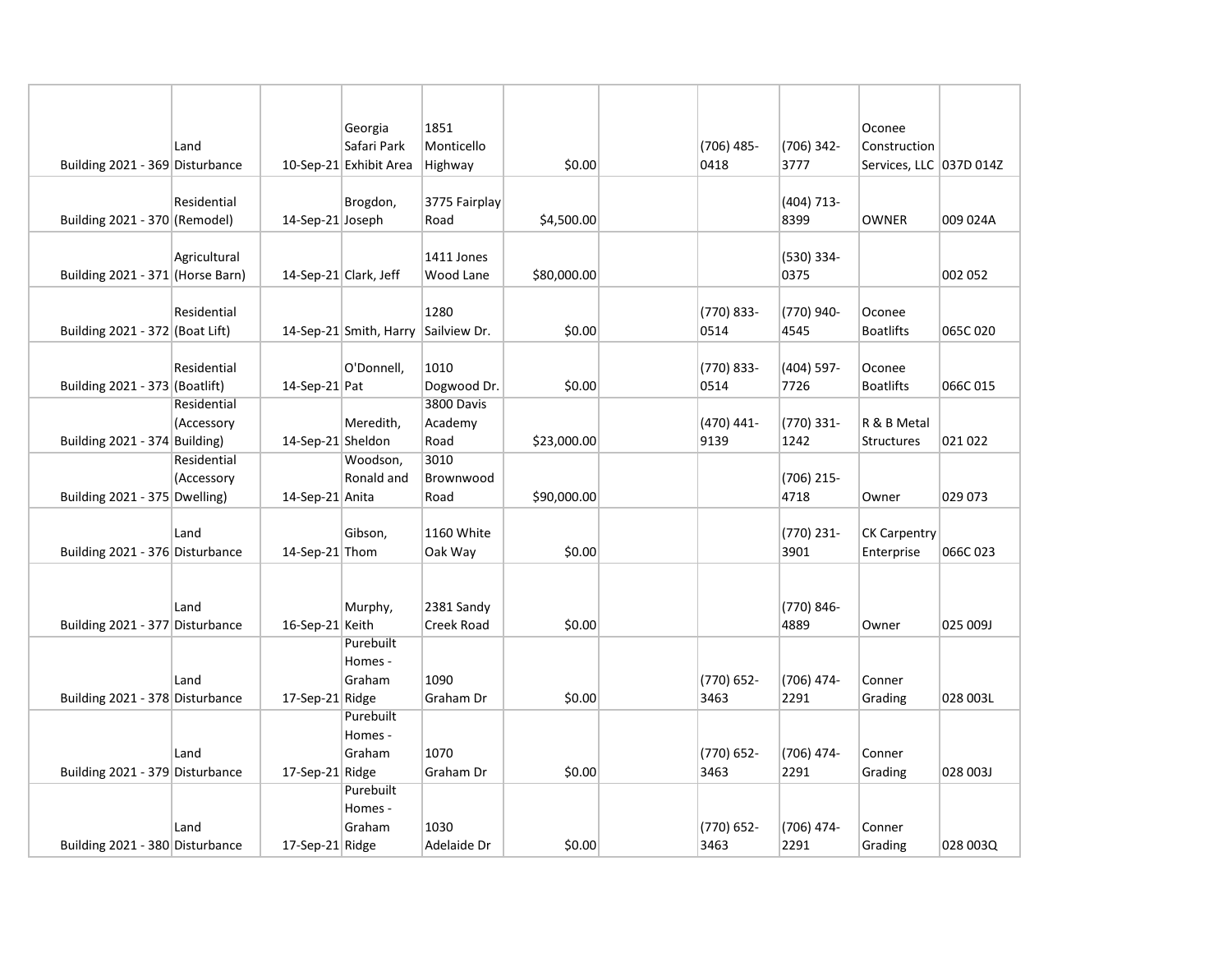|                                     |                                              |                     | Camp Twin                                               | 1391                          |                           |                              |                      |                       |                                                                       |           |
|-------------------------------------|----------------------------------------------|---------------------|---------------------------------------------------------|-------------------------------|---------------------------|------------------------------|----------------------|-----------------------|-----------------------------------------------------------------------|-----------|
|                                     | Land                                         |                     | Lakes                                                   | Keencheefoo                   |                           |                              |                      | (706) 557-            | Reeves                                                                |           |
| Building 2021 - 381 Disturbance     |                                              | 17-Sep-21 Expansion |                                                         | nee Road                      | \$0.00                    |                              |                      | 9070                  | Young                                                                 | 021 105   |
| Building 2021 - 382 Disturbance     | Land                                         |                     | Ga. Sheriff's<br>Youth<br>Homes<br>17-Sep-21 Foundation | 1831 Lions<br>Club Road       |                           | General<br>\$0.00 Contractor | (478) 290-<br>0995   | (706) 298-<br>1282    | Dublin<br>Construction<br>Co., Inc. -<br>Brennan<br><b>Bass</b>       | 036E-009C |
| Building 2021 - 383 (Stand Alone)   | Commerical                                   |                     | Ga. Sheriff's<br>Youth<br>Homes<br>17-Sep-21 Foundation | 1831 Lions<br>Club Road       | \$5,300,000.00 Contractor | General                      | (478) 290-<br>0995   | (706) 298-<br>1282    | Dublin<br>Construction<br>Co., Inc.-<br><b>Brennan</b><br><b>Bass</b> | 036E-009C |
| Building 2021 - 384 (Upgrade)       | Communicatio<br>n Tower                      |                     | T-Mobile-<br>20-Sep-21 9AT0381A                         | 1540<br>Bladwin<br>Dairy Road | \$40,800.00               |                              | $(678)$ 366-<br>1245 |                       | Ericsson                                                              | 052 021B  |
| Building 2021 - 385 (Remodel)       | Commercial                                   | 20-Sep-21 Church    | Philadelphia<br>Baptist                                 | 4031 Davis<br>Academy<br>Road | \$37,845.00               |                              | (770) 789-<br>7798   | $(704) 616 -$<br>5533 | Milestone<br>Construction<br>, LLC                                    | 021 002   |
| Building 2021 - 386 (Remodel)       | Commercial                                   | 21-Sep-21 Company   | Youngblood<br>Motor                                     | 1600 Athens<br>Hwy            | \$80,000.00               |                              | (706) 713-<br>1057   | (706) 342-<br>2242    | Milford<br>Construction<br>Inc                                        | M15 004   |
| Building 2021 - 387 191) (Dwelling) | Residential<br>(Permit<br>Upgrade<br>BP2020- | 21-Sep-21 Thomas    | Mazzuckelli,                                            | 1851 Beaver<br>Dam Road       | \$80,000.00               |                              | $(678)$ 409-<br>7186 | (678) 592-<br>1125    | JWR<br>Construction<br>Co                                             | 016-042B  |
| Building 2021 - 388 Section)        | Manufactured<br>Home (Multi                  | 21-Sep-21 Dian      | Thomas,<br>Richard and                                  | 1180 Weaver<br>Jones Road     | \$7,000.00                |                              | (470) 865-<br>1103   | (706) 474-<br>0500    | <b>Roy Bishop</b><br>Housemover<br>s Inc                              | 030 054F  |
| Building 2021 - 389 Building)       | Residential<br>(Accessory                    | 21-Sep-21 Wanye     | Denny,                                                  | 1210 South<br>Trace           | \$48,000.00               |                              | $(866)$ 238-<br>8051 | $(678) 617 -$<br>1917 | R&B Metal<br><b>Structures</b>                                        | 021A 011  |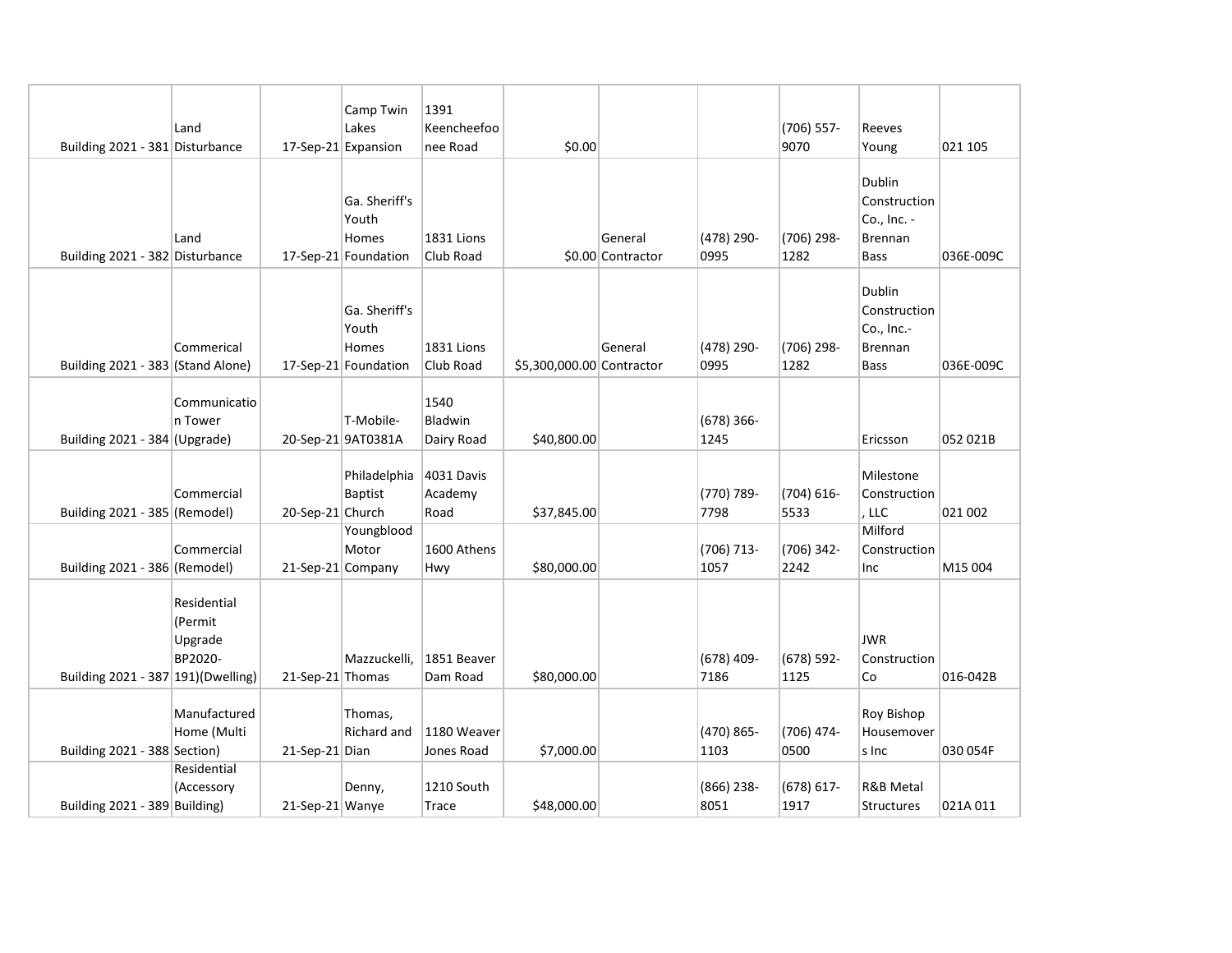|                                | Residential<br>(Single Family                            |                    | Lester,                                       | <b>Indian Creek</b><br>Trail 029A-     |                         | Owner acting as              |                       | (770) 616-            |                                                   |           |
|--------------------------------|----------------------------------------------------------|--------------------|-----------------------------------------------|----------------------------------------|-------------------------|------------------------------|-----------------------|-----------------------|---------------------------------------------------|-----------|
| Building 2021 - 390 Dwelling)  |                                                          | 22-Sep-21 Kimberly |                                               | 016A                                   |                         | \$0.00 contractor            |                       | 4046                  | Owner                                             | 029A 016A |
| Building 2021 - 391 (Dock)     | Residential                                              | 23-Sep-21 Wayne    | Garner,                                       | 1010 Azalea<br>Lane                    | \$0.00                  |                              | (770) 833-<br>0514    | (404) 219-<br>9408    | Oconee<br>Boatlifts -<br>Brian Adamo 066C 019     |           |
|                                |                                                          |                    |                                               |                                        |                         |                              |                       |                       |                                                   |           |
| Building 2021 - 392 Dwelling)  | Residential<br>(Single Family                            |                    | 23-Sep-21 Jackson, Paul 045A                  | 1271<br>Shakerag<br>Road - 058         | \$65,000.00 Contractor  | Property Owner<br>Acting as  |                       | (706) 318-<br>1900    | Owner /<br>(frame-<br>Southeaster<br>n Buildings) | 058 045A  |
| Building 2021 - 393 240        | Residential<br>(Sing Fam<br>Dwelling)Rene<br>wal BP2020- | $23-$ Sep-21 LLC   | KM Holdings 1251 Wilson                       | Road                                   | \$150,000.00            |                              | $(678) 628 -$<br>4678 | $(678) 628 -$<br>4678 | Hillpointe<br>Construction<br>LLC                 | 028 052   |
| Building 2021 - 394 (Addition) | Residential                                              |                    | Stancel,<br>Elijah and<br>23-Sep-21 Stephanie | 2090<br>Hardeman<br>Mill Rd            | \$50,000.00             |                              | (770) 294-<br>3805    | (724) 562-<br>0239    | William Goss   003 052B                           |           |
| Building 2021 - 395 Dwelling)  | Residential<br>(Single Family                            | 24-Sep-21 Holdings | Platinum<br>Partners                          | Pierce Dairy<br>Road -046<br>064       | \$200,000.00            |                              | (770) 424-<br>0076    | (706) 424-<br>0999    | Hometown<br>South LLC                             | 046 064   |
| Building 2021 - 396 Dwelling)  | Residential<br>(Single Family                            |                    | Smith, Kyle<br>24-Sep-21 and Christie         | 1371<br>Godfrey<br>Road - 048<br>011AB | \$350,000.00 contractor | Owner acting as $(678)$ 898- | 5266                  | $(678) 898 -$<br>5266 | Owner                                             | 048 011AB |
| Building 2021 - 397 Dwelling)  | Residential<br>(Single Family                            | 24-Sep-21 Steven   | Chambers,                                     | 1441 Chilton<br>Woods Rd<br>012 037A   | \$322,000.00            |                              | (770) 361-<br>5774    | $(704) 616 -$<br>5533 | Rockin L<br>Homes, LLC                            | 012 037A  |
| Building 2021 - 398 (Remodel)  | Residential                                              | 24-Sep-21 Paxson   | Strahan,<br>Stephen and<br>Kathy              | <b>2130 Price</b><br>Mill Road         | \$0.00                  |                              | (770) 580-<br>9645    | (770) 317-<br>3560    | Sean Grizzle                                      | 007 011D  |
| Building 2021 - 399 Building)  | Residential<br>(Accessory                                | 24-Sep-21 Freddie  | Ivery,                                        | 2961<br>Centennial<br>Road             | \$7,171.00              |                              | $(833) 865 -$<br>8855 | (706) 255-<br>2639    | Top of the<br>Line<br><b>Buildings</b>            | 021 060J  |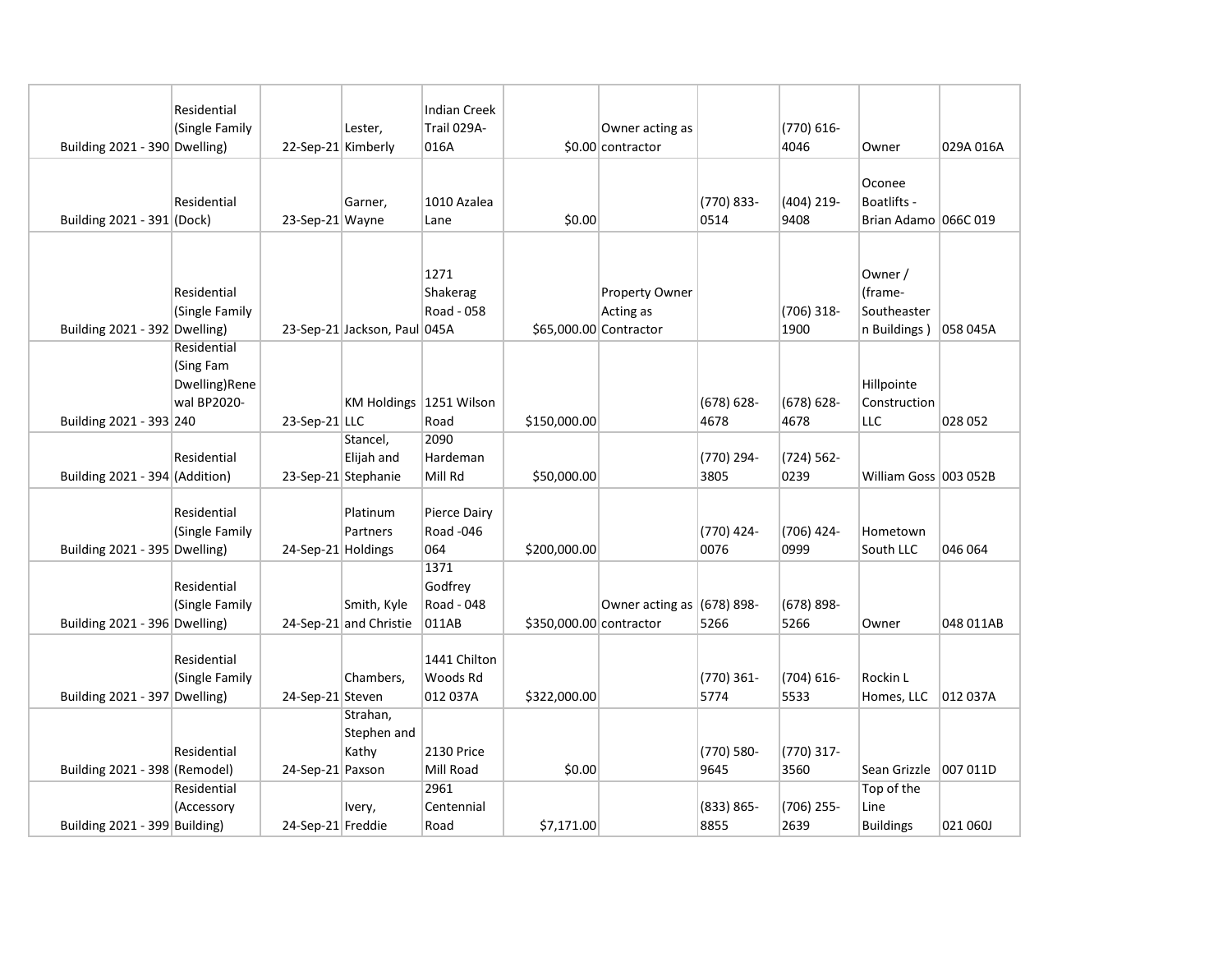| Building 2021 - 400 (Deck)         | Residential                   | 29-Sep-21 Anne     | Harris,<br>Carleton and 1951 Sugar | <b>Creek Trail</b>                        | \$20,000.00  | $(706) 816 -$<br>5080 | $(404)$ 441-<br>9664  | Ivan Stanley<br>Contruction/<br>Country<br>Contracting | 064A015  |
|------------------------------------|-------------------------------|--------------------|------------------------------------|-------------------------------------------|--------------|-----------------------|-----------------------|--------------------------------------------------------|----------|
|                                    | Residential<br>(Accessory     |                    | Price,                             | 1360 Mt.                                  |              |                       | $(404)$ 805-          |                                                        |          |
| Building 2021 - 401 Building)      |                               | 29-Sep-21 Benjamin |                                    | Zion Road                                 | \$40,000.00  |                       | 5385                  | Owner                                                  | 059 016  |
| Building 2021 - 402 Dwelling)      | Residential<br>(Single Family | 29-Sep-21 Megan    | Jackson,<br>Robert and             | Wilson Road -<br>Parcel 028<br>100        | \$500,000.00 | (706) 342-<br>5612    | $(706) 816 -$<br>7273 | Milton<br>Jackson /<br>John Lindsey   028 100          |          |
| Building 2021 - 403 Dwelling)      | Residential<br>(Accessory     | 29-Sep-21 (Chris)  | Smith, James Academy               | 3260 Davis<br>Road                        | \$12,000.00  |                       | (770) 880-<br>1833    | Owner                                                  | 021 017J |
| Building 2021 - 404 Acc. Building  | Residential<br>(Carport) and  | 29-Sep-21 Robyn    | Keener,<br>Steve and               | 1240<br>Perryman<br>Road                  | \$19,303.92  | (800) 579-<br>8589    | (770) 634-<br>7134    | Eagle<br>Carports                                      | 060 061  |
| Building 2021 - 405 Building-Barn) | Residential<br>(Accessory     | 30-Sep-21 Jason    | Parnell,                           | 3240<br>Greensboro<br>Road                | \$40,000.00  | (706) 342-<br>5596    | $(678) 616 -$<br>7360 | Lee Nunn                                               | 043 012C |
| Building 2021 - 406 Disturbance    | Land                          | 30-Sep-21 Peter    | Damianeas.                         | <b>Ponder Pines</b><br>Road - 062<br>018K | \$0.00       | $(404)$ 216-<br>3083  | $(631) 629 -$<br>9781 | Mock<br>Construction 062 018K                          |          |
| Building 2021 - 407 Disturbance    | Land                          |                    | 30-Sep-21 Baker, Carla             | 1000<br>Carpenter<br>Lane                 | \$0.00       |                       |                       |                                                        | 065B 046 |

Driveway

|                                 |               |                   | Project     | Project        | Contractor  | Contractor     | Owner        |
|---------------------------------|---------------|-------------------|-------------|----------------|-------------|----------------|--------------|
| <b>Permit Number</b>            | Driveway Type | <b>Issue Date</b> | <b>Name</b> | <b>Address</b> | <b>Name</b> | Phone          | Phone        |
|                                 |               |                   | Matthews,   | 1371           | Rosewood    |                |              |
|                                 |               |                   | Thomas &    | Riverwalk      | Development |                | $(706)$ 202- |
| Driveway 2021 - 052 Residential |               | 11-Aug-21 Mary    |             | Road           | Co, LLC     | (404) 392-0390 | 3355         |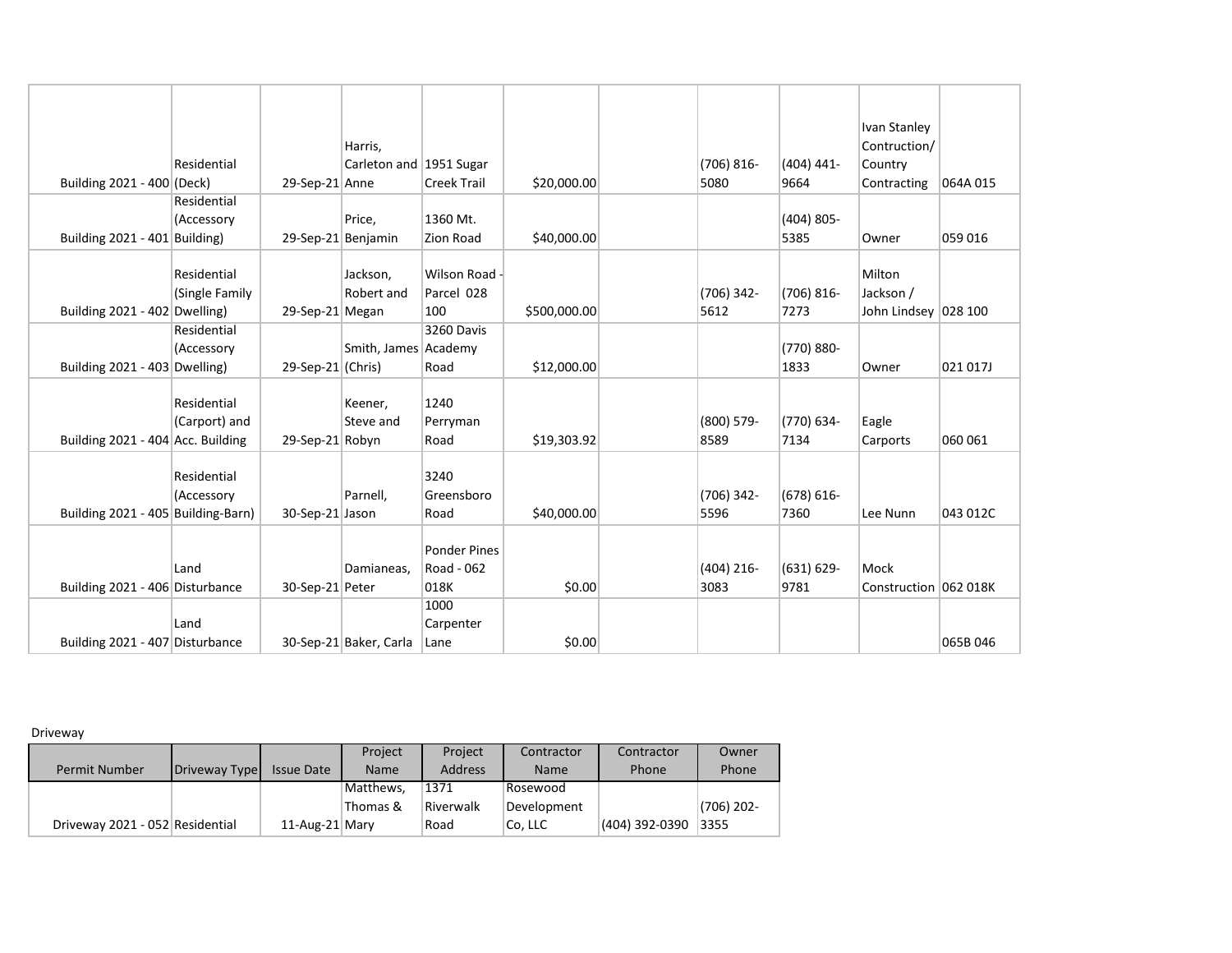|                                 |                   | Maddox,                |                     | Rosewood             |                               |               |
|---------------------------------|-------------------|------------------------|---------------------|----------------------|-------------------------------|---------------|
|                                 |                   | Susan                  | Fairplay            | Development          |                               | $(678)$ 313-  |
| Driveway 2021 - 054 Residential | 11-Aug-21 Malcom  |                        | Road                | Co, LLC              | (404) 392-0390                | 7662          |
|                                 |                   | Parker,                |                     |                      |                               | $(678)$ 414-  |
| Driveway 2021 - 055 Residential | 12-Aug-21 James   |                        | Spears Road         | Owner                |                               | 9926          |
|                                 |                   |                        |                     |                      |                               |               |
|                                 |                   |                        | <b>High Shoals</b>  |                      |                               | $(678) 858 -$ |
| Driveway 2021 - 056 Residential |                   | 13-Aug-21 Wall, Martin | Road                | Owner                |                               | 9635          |
|                                 |                   | Thompson,              |                     |                      |                               |               |
|                                 |                   | Neal &                 | Medlock             | Maynard              |                               |               |
| Driveway 2021 - 057 Residential | 13-Aug-21 Jewell  |                        | Road                | Thompson             | (706) 342-6536                |               |
|                                 |                   |                        | 1281                |                      |                               |               |
|                                 |                   |                        | Gryason             |                      |                               |               |
| Driveway 2021 - 058 Residential |                   | 18-Aug-21 Jordan, Eric | Pointe Dr           |                      | Tomac Builders (706) 817-9288 |               |
|                                 |                   |                        |                     |                      |                               |               |
|                                 |                   | Biggers,               | 1651                |                      |                               | $(706) 818 -$ |
| Driveway 2021 - 059 Residential | 20-Aug-21 Robert  |                        | Cochran Rd          |                      |                               | 0510          |
|                                 |                   | Waldrop,               | Old Mill            |                      |                               | $(770)$ 318-  |
| Driveway 2021 - 060 Residential | 20-Aug-21 Michael |                        | Road Lot 6          |                      |                               | 7778          |
|                                 |                   |                        |                     |                      |                               |               |
|                                 |                   | K&H Homes- Fairplay    |                     |                      |                               | $(706)$ 318-  |
| Driveway 2021 - 061 Residential | 20-Aug-21 Lot 11A |                        | Road                | K&H Homes            | (706) 318-3308                | 3308          |
|                                 |                   | K&H Homes- Fairplay    |                     |                      |                               | $(706)$ 318-  |
| Driveway 2021 - 062 Residential | 20-Aug-21 Lot 11B |                        | Road                | <b>K&amp;H Homes</b> | (706) 318-3308                | 3308          |
|                                 |                   | Crabbe,                |                     |                      |                               | $(770)$ 363-  |
| Driveway 2021 - 063 Residential | 25-Aug-21 Jeremy  |                        | <b>Mission Road</b> |                      |                               | 7725          |
|                                 |                   |                        | Cochran             |                      |                               | $(770) 776 -$ |
| Driveway 2021 - 064 Residential |                   | 26-Aug-21 Case, Tyler  | Road                | owner                |                               | 9846          |
|                                 |                   |                        |                     |                      |                               |               |
|                                 |                   | Townsend,              | Antioch             |                      |                               | $(205)$ 359-  |
| Driveway 2021 - 065 Residential | 27-Aug-21 Forney  |                        | Church Road   same  |                      |                               | 0526          |
|                                 |                   |                        |                     |                      |                               |               |
|                                 |                   | Gibson,                | 1160 White          |                      |                               | (770) 231-    |
| Driveway 2021 - 066 Residential | 30-Aug-21 Thom    |                        | Oak Way             |                      |                               | 3901          |
|                                 |                   |                        |                     |                      |                               |               |
|                                 |                   |                        | Chilton             |                      |                               |               |
|                                 |                   | Chambers,              | Woods Way           |                      |                               | $(704) 616 -$ |
| Driveway 2021 - 067 Residential | 01-Sep-21 Steven  |                        | (012 037A)          | Daniel Lucius        | (770) 361-5774                | 5533          |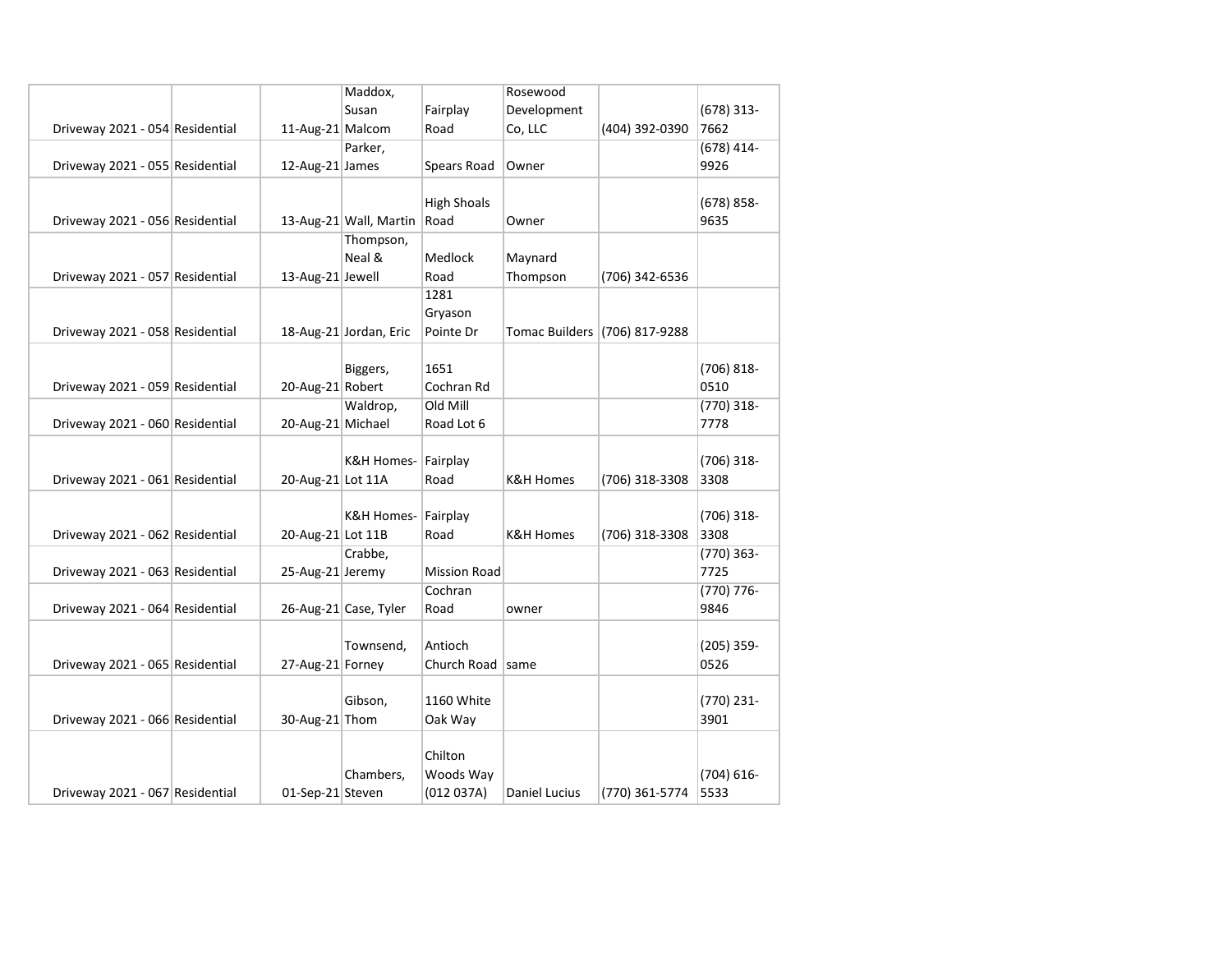|                                 |                   |                                | Brownwood               |                        |                |              |
|---------------------------------|-------------------|--------------------------------|-------------------------|------------------------|----------------|--------------|
|                                 |                   |                                | Road - Parcel Brownwood |                        |                | (478) 747-   |
| Driveway 2021 - 068 Residential |                   | 03-Sep-21 Smith, James 029 056 |                         | Farm LLC               | (478) 747-4189 | 4189         |
|                                 |                   |                                |                         |                        |                |              |
|                                 |                   |                                |                         | Maddox                 |                |              |
|                                 |                   |                                | Sugar Creek             | Clearing and           |                | $(706)$ 342- |
| Driveway 2021 - 069 Residential |                   | 03-Sep-21 Smith, Jed           | Church Road             | Grading                |                | 9637         |
|                                 |                   |                                | 1500 Davis              |                        |                |              |
|                                 |                   | Branyan,                       | Academy                 |                        |                | (706) 319-   |
| Driveway 2021 - 070 Residential | 07-Sep-21 Justice |                                | Road                    | <b>Cedrick Burston</b> |                | 9475         |
|                                 |                   |                                |                         |                        |                |              |
|                                 |                   | Clark, Byars                   | <b>Boones</b>           |                        |                | $(304)$ 482- |
| Driveway 2021 - 071 Residential |                   | 10-Sep-21 and Robin            | <b>Bridge Road</b>      | Matt Bacon             | (229) 733-0506 | 2188         |
|                                 |                   |                                | <b>Flat Rock</b>        |                        |                |              |
|                                 |                   | Williams,                      | Road (017A-             |                        |                |              |
| Driveway 2021 - 072 Residential | 10-Sep-21 Zachary |                                | 034)                    | Jessie Hawkins         | (706) 717-8044 |              |
|                                 |                   |                                |                         |                        |                |              |
|                                 |                   | <b>PEF</b>                     | Reid Ferry              |                        |                |              |
|                                 |                   | Properties                     | <b>Road Parcel</b>      |                        |                | (478) 718-   |
| Driveway 2021 - 073 Residential | $17-Sep-21$ LLC   |                                | #064007                 | Owner                  |                | 4034         |
|                                 |                   |                                |                         |                        |                |              |
|                                 |                   | <b>PEF</b>                     | Reid Ferry              |                        |                |              |
|                                 |                   | Properties                     | <b>Road Parcel</b>      |                        |                | (478) 718-   |
| Driveway 2021 - 074 Residential | $17-Sep-21$ LLC   |                                | #064007                 | Owner                  |                | 4034         |

Electric

| <b>Permit Number</b>             | Electrical<br>Construction<br>Type | <b>Issue Date</b> | Project<br><b>Name</b> | Project<br><b>Address</b> | Contractor                                 | Contractor<br>Phone | Owner<br>Phone |
|----------------------------------|------------------------------------|-------------------|------------------------|---------------------------|--------------------------------------------|---------------------|----------------|
| Electric 2021 - 190 Installation | <b>New</b>                         | 02-Aug-21 Staurt  | Magill,                | 1200 White<br>Oak Way     | Scott Bailey/<br>Lost Mountain<br>Electric | 678-409-3272        |                |
| Electric 2021 - 191 Installation | New                                |                   | 02-Aug-21 Berry, Kevin | 3261 Clack<br>Road        | Jeremy McCart                              |                     |                |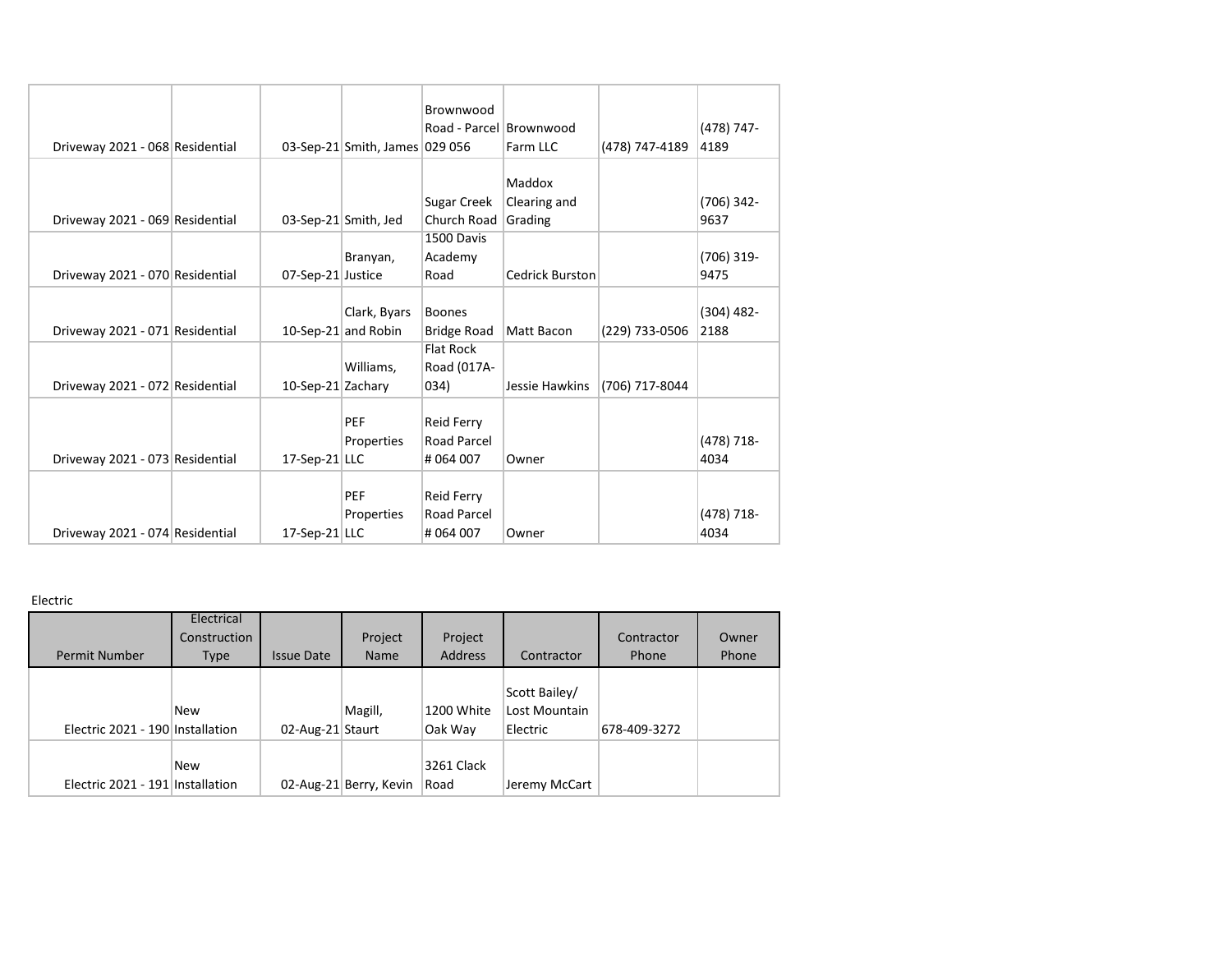|                                  | New           |                    |                            |                         |                          |              |          |
|----------------------------------|---------------|--------------------|----------------------------|-------------------------|--------------------------|--------------|----------|
|                                  | Installation- |                    | Taylor, Philip 1090 Indian |                         | Kevin Barnett            |              |          |
| Electric 2021 - 192 Redmodel     |               | 02-Aug-21 & Betty  |                            | Creek Road              | Electric                 | 678-449-7085 |          |
|                                  |               |                    |                            | 2610                    |                          |              |          |
|                                  | Additional    |                    | Farmview                   | Eatonton                | <b>Brittain</b>          |              | 844-210- |
| Electric 2021 - 193 Circuits     |               | 02-Aug-21 Market   |                            | Road                    | Electric, Inc.           | 770-385-9391 | 7030     |
|                                  |               |                    |                            | 1350                    |                          |              |          |
|                                  | New           |                    | Van Horn,                  | Godfrey                 |                          |              |          |
| Electric 2021 - 194 Installation |               | 02-Aug-21 Kevin    |                            | Road                    | Owner                    |              |          |
|                                  |               |                    |                            |                         |                          |              |          |
|                                  |               |                    |                            |                         |                          |              |          |
|                                  | <b>New</b>    |                    | Eaton,                     | 2040 Pierce             |                          |              | 678-773- |
| Electric 2021 - 196 Installation |               |                    | Carlton                    | Dairy Road              | Eaton, Carlton           | 678-773-0832 | 0832     |
|                                  |               |                    |                            |                         |                          |              |          |
|                                  |               |                    |                            | 1850                    |                          |              |          |
|                                  | New           |                    |                            | Apalachee               | Arc Angel                |              | 770-842- |
| Electric 2021 - 197 Installation |               |                    | 05-Aug-21 Graf, Scott      | <b>Woods Trail</b>      | <b>Electric Corp</b>     | 770-889-9243 | 3226     |
|                                  |               |                    |                            | 1471                    |                          |              |          |
|                                  | Temporary     |                    | Crowe,                     | Shepherd                |                          |              | 404-316- |
| Electric 2021 - 198 Service      |               | 05-Aug-21 Debbie   |                            | Road                    | Owner                    |              | 7956     |
|                                  |               |                    |                            | 1651                    |                          |              |          |
|                                  | New           |                    |                            | Mergendolla Mergendolla | Lilburn Electric,        |              |          |
| Electric 2021 - 199 Installation |               | 05-Aug-21 $r$ Tent |                            | r Road                  | Inc.                     | 770-294-8081 |          |
|                                  |               |                    |                            |                         |                          |              |          |
|                                  | New           |                    | Wooten,                    | 2390 Clack              | Madison                  |              |          |
| Electric 2021 - 200 Installation |               | 06-Aug-21 Tom      |                            | Road                    | Electric Co.             | 706-342-4450 |          |
|                                  |               |                    |                            | 3010                    |                          |              |          |
|                                  | New           |                    | Mayfield,                  | Eatonton                |                          |              | 770-575- |
| Electric 2021 - 201 Installation |               | 06-Aug-21 Larry    |                            | Highway                 | Mann Electric            | 678-618-5645 | 6716     |
|                                  |               |                    |                            |                         |                          |              |          |
|                                  | Permanent     |                    | Ricks,                     | 1121 Launius            |                          |              |          |
|                                  |               | 09-Aug-21 Kenneth  |                            |                         |                          |              |          |
| Electric 2021 - 202 pole         |               |                    |                            | Road                    | Property owner<br>Stover |              |          |
|                                  |               |                    |                            |                         | Electrical               |              |          |
|                                  | New           |                    |                            |                         |                          |              |          |
|                                  |               |                    | ZF Sugar Hill- 1001 Sugar  |                         | Services, Inc.-          |              |          |
| Electric 2021 - 203 Installation |               | 10-Aug-21 Lot 126  |                            | <b>Hill Drive</b>       | Paul Stover              | 770-905-5081 |          |
|                                  |               |                    |                            |                         | Stover                   |              |          |
|                                  |               |                    |                            |                         | Electrical               |              |          |
|                                  | New           |                    | ZF Sugar Hill- 1051 Sugar  |                         | Services, Inc.-          |              |          |
| Electric 2021 - 204 Installation |               | 10-Aug-21 Lot 130  |                            | <b>Hill Drive</b>       | Paul Stover              | 770-905-5081 |          |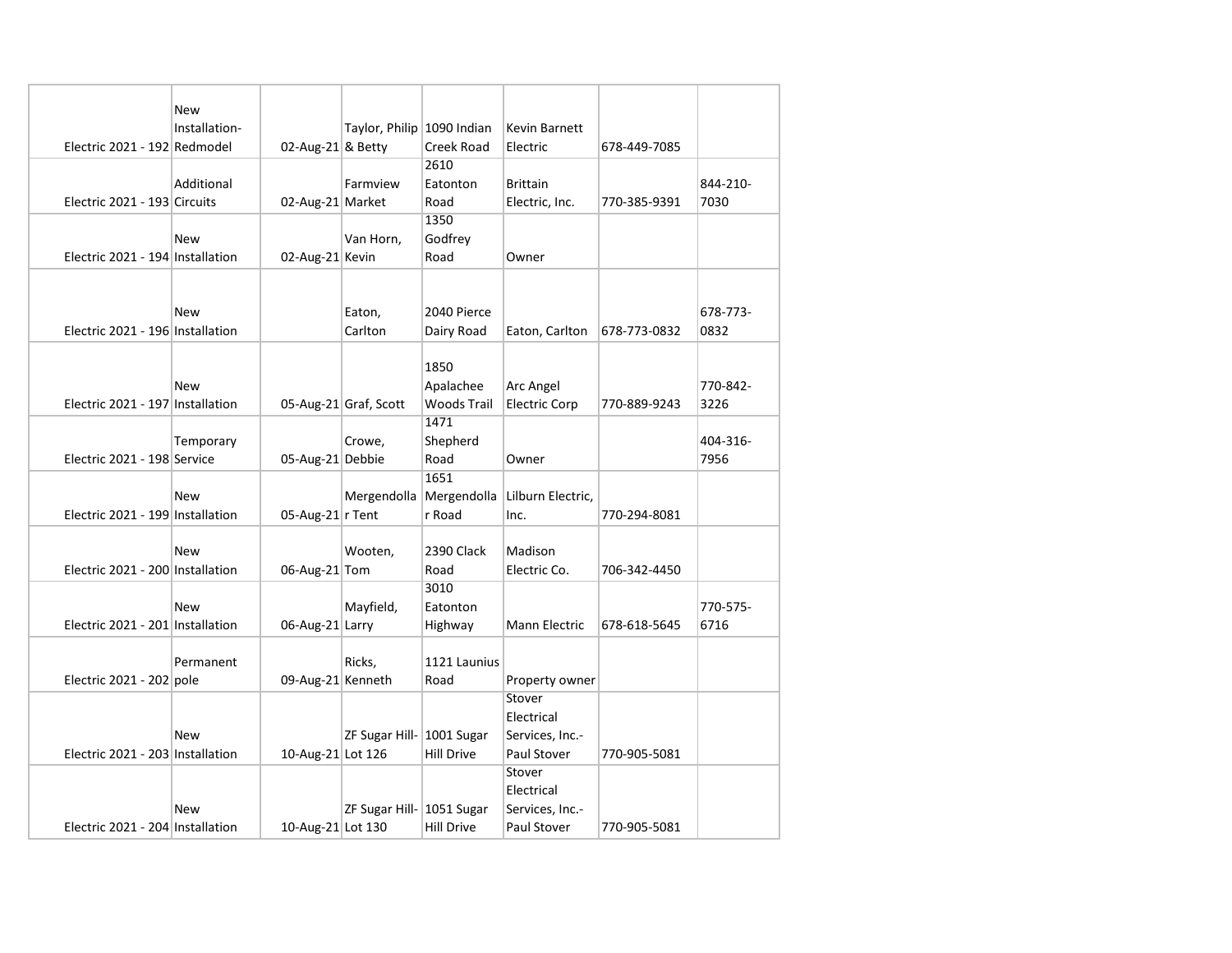|                                  |            |                   |                       | 6781                  |                             |                |              |
|----------------------------------|------------|-------------------|-----------------------|-----------------------|-----------------------------|----------------|--------------|
|                                  | <b>New</b> |                   |                       | <b>Bostwick</b>       |                             |                |              |
| Electric 2021 - 205 Installation |            | 11-Aug-21 Ziadie  |                       | Highway               | James Hughes                | 678-689-5173   |              |
|                                  |            |                   | Purebuilt             | 1011                  |                             |                |              |
|                                  | New        |                   | Homes-Lot             | Honeysuckle Stoddard  |                             |                |              |
| Electric 2021 - 206 Installation |            | 11-Aug-21 $ 9$    |                       | Lane                  | Electric                    | 404-379-5590   |              |
|                                  |            |                   | Purebuilt             | 1021                  |                             |                |              |
|                                  | <b>New</b> |                   | Homes-Lot             | Honeysuckle Stoddard  |                             |                |              |
| Electric 2021 - 207 Installation |            | 11-Aug-21 $ 8$    |                       | Lane                  | Electric                    | 404-379-5590   |              |
|                                  |            |                   |                       |                       |                             |                |              |
|                                  |            |                   |                       | 1040                  |                             |                |              |
|                                  | New        |                   | Water's Edge Apalache |                       | Stoddard                    |                |              |
| Electric 2021 - 208 Installation |            | 11-Aug-21 Lot 3   |                       | Shores Court Electric |                             | 404-379-5590   |              |
|                                  |            |                   | Matthews,             | 1371                  |                             |                |              |
|                                  | <b>New</b> |                   | Thomas &              | Riverwalk             | Lilburn Electric,           |                | $(706)$ 202- |
| Electric 2021 - 209 Installation |            | 11-Aug-21 Mary    |                       | Road                  | Inc.                        | 770-294-8081   | 3355         |
|                                  |            |                   | Maddox,               |                       |                             |                |              |
|                                  | <b>New</b> |                   | Susan                 | Fairplay              | Lilburn Electric,           |                | $(678)$ 313- |
| Electric 2021 - 211 Installation |            | 11-Aug-21 Malcom  |                       | Road                  | Inc.                        | 770-294-8081   | 7662         |
|                                  |            |                   |                       |                       |                             |                |              |
|                                  | Meter      |                   | Bradbury,             | 1171 Doster           |                             |                | 706-342-     |
| Electric 2021 - 212 Reconnection |            | 12-Aug-21 Candee  |                       | Road                  | James Gravette 678-777-2391 |                | 6667         |
|                                  |            |                   | Aiken,                |                       |                             |                |              |
|                                  | <b>New</b> |                   | Robert                | 1651 Walker           |                             |                |              |
| Electric 2021 - 213 Installation |            | 16-Aug-21 Wayne   |                       | Road                  | Owner                       |                |              |
|                                  |            |                   |                       | 1081                  |                             |                |              |
|                                  | <b>New</b> |                   | Roberts,              | Shepherd              |                             |                | 404-281-     |
| Electric 2021 - 214 Installation |            | 16-Aug-21 Leigh   |                       | Road                  | Owner                       |                | 4511         |
|                                  |            |                   |                       |                       |                             |                |              |
| Electric 2021 - 215              |            |                   |                       |                       |                             |                |              |
|                                  |            |                   |                       | 2970                  |                             |                |              |
|                                  | Service    |                   | Jordan,               | Bethany               |                             |                | 706-474-     |
| Electric 2021 - 216 Change       |            |                   | 17-Aug-21 Rosemary    | Road                  |                             |                | 5158         |
|                                  |            |                   |                       | 4831                  |                             |                |              |
|                                  | New        |                   | AT&T Seven            | Eatonton              | Ansco &                     |                |              |
| Electric 2021 - 217 Installation |            | 17-Aug-21 Islands |                       | Road                  | Associates                  | (404) 508-5700 |              |
|                                  |            |                   |                       |                       |                             |                |              |
|                                  |            |                   |                       |                       |                             |                |              |
|                                  | <b>New</b> |                   |                       | 1391 Nolan            |                             |                | 770-855-     |
| Electric 2021 - 218 Installation |            |                   | 17-Aug-21 Joyner, Sam | <b>Store Road</b>     | Owner                       |                | 6190         |
|                                  |            |                   |                       |                       |                             |                |              |
|                                  | Meter      |                   | Cashwell,             | 1190                  |                             |                | 906-717-     |
| Electric 2021 - 219 Reconnection |            | 20-Aug-21 Marion  |                       | Fieldcrest Ct   same  |                             |                | 8311         |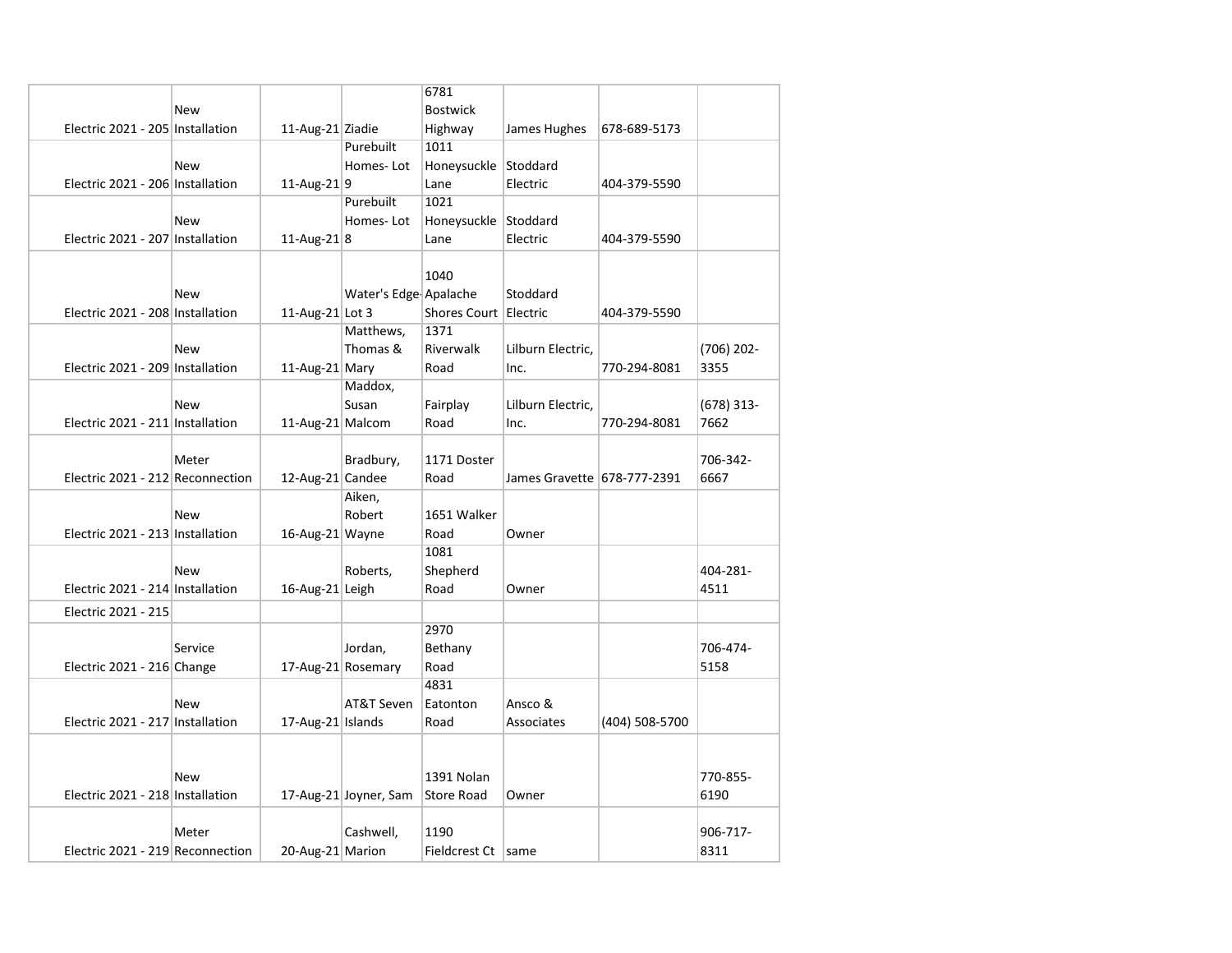|                                  |                 |                     | Hard Labor                       |                        |                               |              |            |
|----------------------------------|-----------------|---------------------|----------------------------------|------------------------|-------------------------------|--------------|------------|
|                                  | Temporary       |                     | Creek State                      | 5 Hard Labor           |                               |              | 678-432-   |
| Electric 2021 - 220 Service      |                 | 20-Aug-21 Parks     |                                  | Creek Road             | Wallace Electric 678-432-7210 |              | 7210       |
|                                  |                 |                     |                                  | 2741 Old               |                               |              |            |
|                                  | New             |                     |                                  | <b>Buckhead</b>        | Jon Marc                      |              | 404-291-   |
| Electric 2021 - 221 Installation |                 | 20-Aug-21 Rabern    |                                  | Road                   | Jackson                       | 770-616-8703 | 5113       |
|                                  |                 |                     | Brown,                           |                        |                               |              |            |
|                                  | Additional      |                     | David And                        | 1341 Binford           |                               |              | 404-516-   |
| Electric 2021 - 222 Circuits     |                 | 20-Aug-21 Tamara    |                                  | Road                   | Owner                         |              | 4778       |
|                                  |                 |                     |                                  | 1120                   |                               |              |            |
|                                  | Meter           |                     | Brown,                           | Baldwin                |                               |              |            |
| Electric 2021 - 223 Reconnection |                 |                     | 20-Aug-21 Gwendolyn              | Dairy Rd               |                               |              | 7068189615 |
|                                  |                 |                     |                                  | 2150                   | Helton                        |              |            |
|                                  | <b>New</b>      |                     | Kallio,                          | Shadow Lake Electrical |                               |              | 404-295-   |
| Electric 2021 - 224 Installation |                 | 23-Aug-21 Christina |                                  | <b>Drive</b>           | <b>Services</b>               | 478-553-0054 | 2066       |
|                                  |                 |                     |                                  |                        |                               |              |            |
|                                  |                 |                     |                                  | 1211 Sabrina           |                               |              | 706-318-   |
| Electric 2021 - 225              |                 |                     | 23-Aug-21 Foy, Doug              | Lane                   | Property owner                |              | 2538       |
|                                  |                 |                     |                                  |                        |                               |              |            |
|                                  | <b>New</b>      |                     | Reed,                            | 1500 Knight            | Sommerer                      |              |            |
| Electric 2021 - 226 Installation |                 |                     | 24-Aug-21 Christopher            | Road                   | Electric                      | 678-413-9340 |            |
|                                  | <b>New</b>      |                     |                                  |                        |                               |              |            |
| Electric 2021 - 227 Installation |                 | 24-Aug-21 George    | Gornowicz,                       | 1571 Knight<br>Road    | Sommerer<br>Electric          | 678-413-9340 |            |
|                                  |                 |                     |                                  |                        |                               |              |            |
|                                  | New             |                     |                                  | 1621 Old Atl           |                               |              |            |
| Electric 2021 - 228 Installation |                 |                     | 24-Aug-21 Pullin, Lee            | Hwy                    | Allen Myerholtz 770-296-2824  |              |            |
|                                  |                 |                     |                                  | 1581 Old               |                               |              |            |
|                                  | Meter           |                     |                                  | <b>Buckhead</b>        |                               |              | 808-649-   |
| Electric 2021 - 229 Reconnection |                 |                     | Belcher, Tim                     | Road                   |                               |              | 8027       |
|                                  |                 |                     |                                  |                        |                               |              |            |
|                                  |                 |                     |                                  |                        | Stover                        |              |            |
|                                  | New             |                     |                                  | 2654 Sandy             | Electrical                    |              |            |
| Electric 2021 - 230 Installation |                 | 25-Aug-21 Nation    |                                  | <b>Creek Road</b>      | Services, Inc.                | 770-905-5081 |            |
|                                  | <b>New</b>      |                     |                                  |                        |                               |              |            |
|                                  | Installation/Re |                     |                                  | 1565 Price             |                               |              | 404-787-   |
| Electric 2021 - 231 model        |                 |                     | 26-Aug-21 Rubio, Sulma Mill Road |                        | Toribio Sanchez 770-318-5647  |              | 2223       |
|                                  |                 |                     |                                  | 3031                   |                               |              |            |
|                                  | New             |                     |                                  | Centennial             |                               |              | 770-861-   |
| Electric 2021 - 232 Installation |                 | 26-Aug-21 Denson    |                                  | Road                   | Andy Watson                   | 678-409-1569 | 3716       |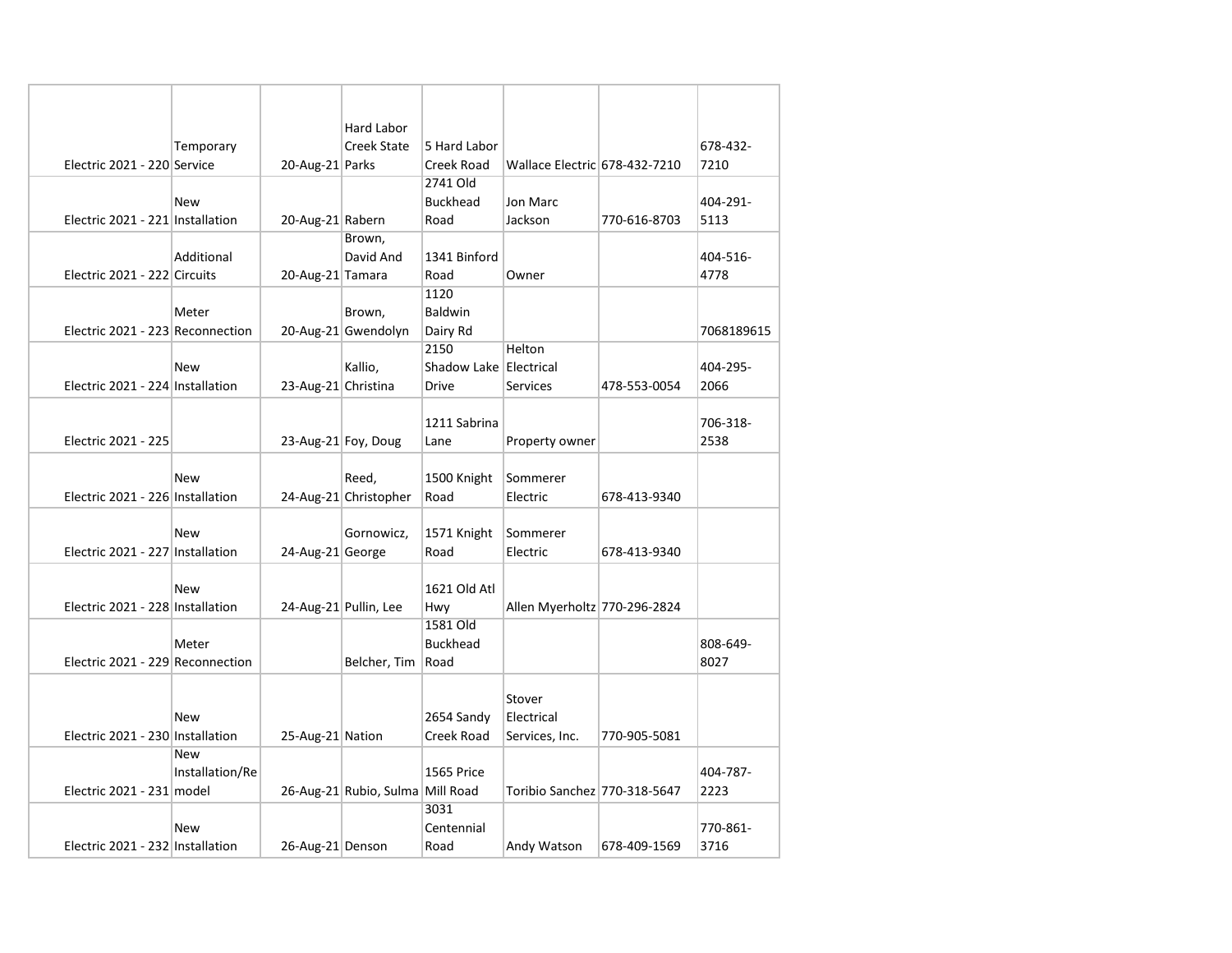|                                  | New       |                   | Williams,             | 4321 Sandy                |                              |              | 706-474-   |
|----------------------------------|-----------|-------------------|-----------------------|---------------------------|------------------------------|--------------|------------|
| Electric 2021 - 233 Installation |           | 30-Aug-21 Virgil  |                       | Creek Rd                  | Higdon Electric 706-347-0046 |              | 2793       |
|                                  |           |                   |                       |                           |                              |              |            |
|                                  |           |                   | Estes Road            |                           |                              |              |            |
|                                  | New       |                   | Investments,          |                           | Madison                      |              |            |
| Electric 2021 - 234 Installation |           | 30-Aug-21 LLC     |                       | <b>Estes Road</b>         | Electric Co                  | 706-342-4450 | 7064748222 |
|                                  |           |                   | Anderson,             | 1900 Old                  |                              |              |            |
|                                  | Temporary |                   | Ken and               | <b>Buckhead</b>           |                              |              |            |
| Electric 2021 - 235 Service      |           | 31-Aug-21 Laurie  |                       | Road                      | Daryl Davis                  | 770-480-5234 |            |
|                                  |           |                   |                       | 1000                      |                              |              |            |
|                                  | Meter     |                   | Deer Haven            | Pinetree                  |                              |              | 706-765-   |
| Electric 2021 - 236 Reconnection |           | 03-Sep-21 MHP     |                       | Circle Lot 42             |                              |              | 4535       |
|                                  |           |                   |                       |                           |                              |              |            |
|                                  |           |                   |                       | 1000                      |                              |              |            |
|                                  | Meter     |                   | Deer Haven            | Pinetree                  |                              |              | 706-765-   |
| Electric 2021 - 237 Reconnection |           | $03-Sep-21$ MHP   |                       | Circle Lot 68             |                              |              | 4535       |
|                                  |           |                   |                       | 1071 Lake                 |                              |              |            |
|                                  | Meter     |                   | McClellan,            | Rutledge                  |                              |              |            |
| Electric 2021 - 238 Reconnection |           | $07-Sep-21$ Jay   |                       | Road                      | <b>Bray Electric</b>         | 706-717-8057 |            |
|                                  |           |                   |                       |                           |                              |              |            |
|                                  | New       |                   | Chaney,               | 1020 Second               |                              |              | 850-630-   |
| Electric 2021 - 239 Installation |           | 07-Sep-21 Traci   |                       | St.                       | Owner                        |              | 8279       |
|                                  |           |                   |                       |                           |                              |              |            |
|                                  | New       |                   |                       | 1331 Heidi                |                              |              | 770-466-   |
| Electric 2021 - 240 Installation |           | 08-Sep-21 Bowling |                       | Trail                     | Owner                        |              | 9293       |
|                                  |           |                   |                       |                           | The Flash                    |              |            |
|                                  |           |                   | Fraction              |                           | Electrical                   |              |            |
|                                  | New       |                   | Bottom-               | Fraction                  | Services- Eric               |              | 646-326-   |
| Electric 2021 - 241 Installation |           | 09-Sep-21 Tract A |                       | <b>Bottom Road Carnes</b> |                              | 770-584-6186 | 8702       |
|                                  |           |                   |                       |                           | The Flash                    |              |            |
|                                  |           |                   | Fraction              |                           | Electrical                   |              |            |
|                                  | New       |                   | Bottom-               | Fraction                  | Services- Eric               |              | 646-326-   |
| Electric 2021 - 242 Installation |           | 09-Sep-21 Tract B |                       | Bottom Road Carnes        |                              | 770-584-6186 | 8702       |
|                                  |           |                   |                       | 3800 Davis                |                              |              |            |
|                                  | New       |                   | Meredith,             | Academy                   |                              |              | (770) 331- |
| Electric 2021 - 243 Installation |           | 14-Sep-21 Sheldon |                       | Road                      | Owner                        |              | 1242       |
|                                  |           |                   |                       |                           |                              |              |            |
|                                  | Temporary |                   | Reams, Pat            | 1141 Lake                 |                              |              | 706-342-   |
| Electric 2021 - 244 Service      |           |                   | 15-Sep-21 and Natalie | Shore Drive               |                              |              | 0004       |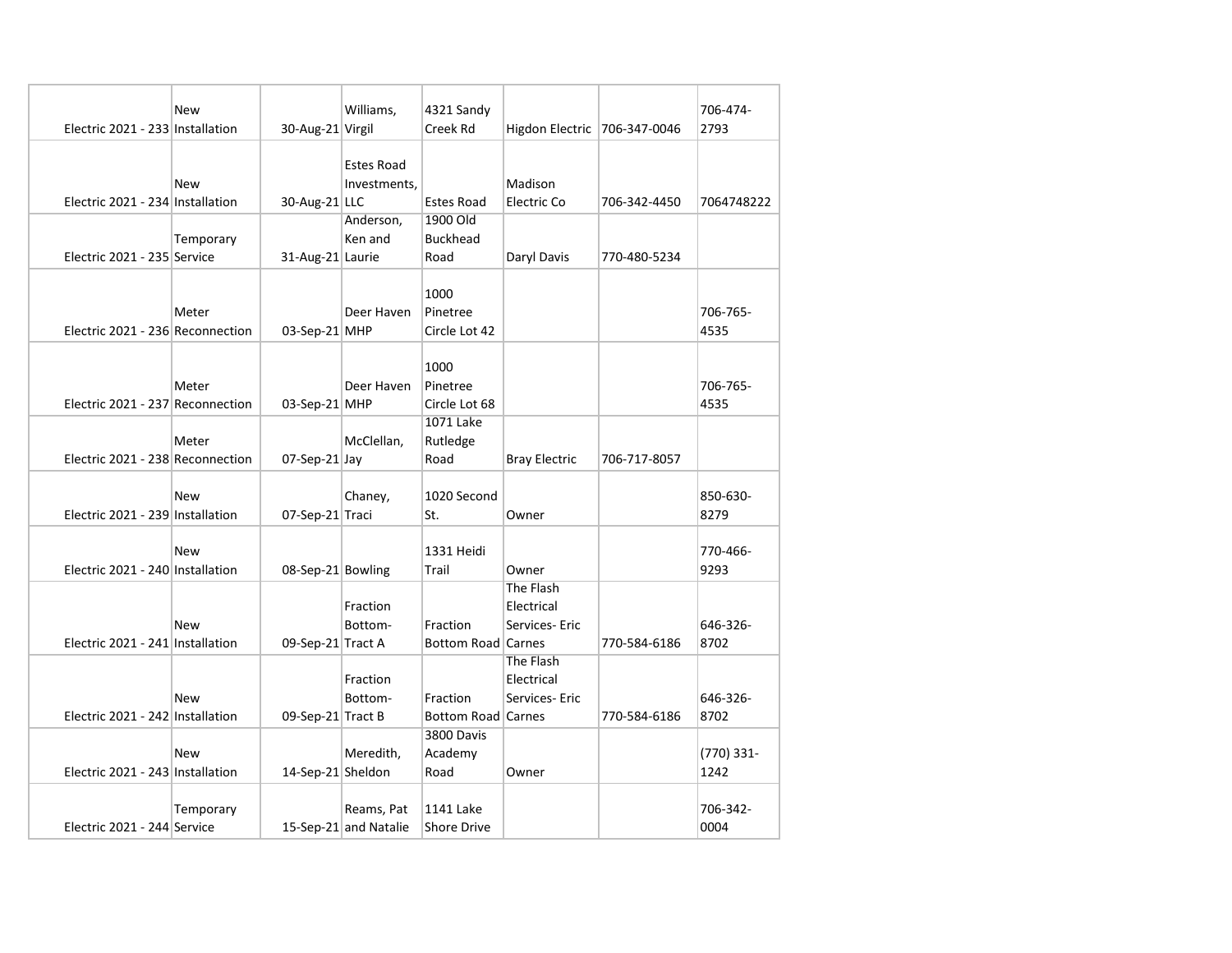|                                  |            |                    |                             | 1131                      |                         |              |                    |
|----------------------------------|------------|--------------------|-----------------------------|---------------------------|-------------------------|--------------|--------------------|
|                                  | New        |                    |                             | Dockside                  | Will Spurlock           |              | 770-318-           |
| Electric 2021 - 245 Installation |            |                    | 16-Sep-21 K & H Homes Drive |                           | Electric                | 770-271-9154 | 3308               |
|                                  |            |                    | Vargas,                     | 1061                      |                         |              |                    |
|                                  | <b>New</b> |                    | Joseph and                  | Whiteoak                  | Chris Peters            |              |                    |
| Electric 2021 - 246 Installation |            | 16-Sep-21 Maria    |                             | Way                       | Electric                | 7064673270   |                    |
|                                  |            |                    |                             | 1130                      |                         |              |                    |
|                                  | Additional |                    | Goddard,                    | Apalachee                 | Chris Dyches            |              | 404-441-           |
| Electric 2021 - 247 Circuits     |            | $17-Sep-21$ Jeff   |                             | Woods Dr                  | <b>Electric LLC</b>     | 706-990-0262 | 4566               |
|                                  |            |                    |                             |                           |                         |              |                    |
|                                  | Temporary  |                    |                             | Glory Bee TG 3570 Atlanta | <b>Ellis Electrical</b> |              |                    |
| Electric 2021 - 248 Service      |            | 20-Sep-21 Farms    |                             | Highway                   | Services                | 706-818-4133 |                    |
|                                  |            |                    | Klest,                      |                           |                         |              |                    |
|                                  | New        |                    | Edward and                  | 1391 Oconee               |                         |              | 404-622-           |
| Electric 2021 - 249 Installation |            | 20-Sep-21 Dana     |                             | Road                      | Same                    |              | 2067               |
|                                  |            |                    |                             |                           |                         |              |                    |
|                                  |            |                    |                             | 1540                      |                         |              |                    |
|                                  |            |                    | T-Mobile-                   | <b>Baldwin</b>            |                         |              |                    |
| Electric 2021 - 250              |            |                    | 20-Sep-21 9AT0381A          | Dairy Road                | Ericsson                | 678-366-1245 |                    |
|                                  |            |                    |                             |                           |                         |              |                    |
|                                  | New        |                    | Hughes,                     | 121 Martha                |                         |              | 770-401-           |
| Electric 2021 - 251 Installation |            | 20-Sep-21 Michael  |                             | Lane                      | Andy Watson             | 678-409-1569 | 3648               |
|                                  |            |                    |                             |                           |                         |              |                    |
|                                  |            |                    |                             | 1200                      | Aboveboard              |              |                    |
|                                  | Meter      |                    | Spies,                      | Fieldcrest                | Services -              |              |                    |
| Electric 2021 - 252 Reconnection |            | 20-Sep-21 Abraham  |                             | Court                     | Andrew Fagan            |              |                    |
|                                  |            |                    |                             |                           |                         |              |                    |
|                                  |            |                    |                             | 2631 A                    |                         |              |                    |
|                                  | New        |                    | Casillas,                   | Sandy Creek               |                         |              |                    |
| Electric 2021 - 253 Installation |            | 23-Sep-21 Ricardo  |                             | Road                      | <b>Frank Nesbitt</b>    |              |                    |
|                                  |            |                    | Platinum                    | Pierce Dairy              |                         |              |                    |
|                                  | New        |                    |                             | <b>Road -046</b>          |                         |              |                    |
| Electric 2021 - 254 Installation |            |                    | Partners                    | 064                       | <b>Harris Electric</b>  | 706-207-7923 | (706) 424-<br>0999 |
|                                  |            | 24-Sep-21 Holdings | Strahan,                    |                           |                         |              |                    |
|                                  |            |                    | Stephen and                 |                           |                         |              |                    |
|                                  |            |                    | Kathy                       | 2130 Price                |                         |              | (770) 317-         |
| Electric 2021 - 255              |            | 24-Sep-21 Paxson   |                             | Mill Road                 | Chris Knight            | 770-580-9645 | 3560               |
|                                  |            |                    |                             |                           |                         |              |                    |
| Electric 2021 - 256              |            | 24-Sep-21 VOID     |                             |                           |                         |              |                    |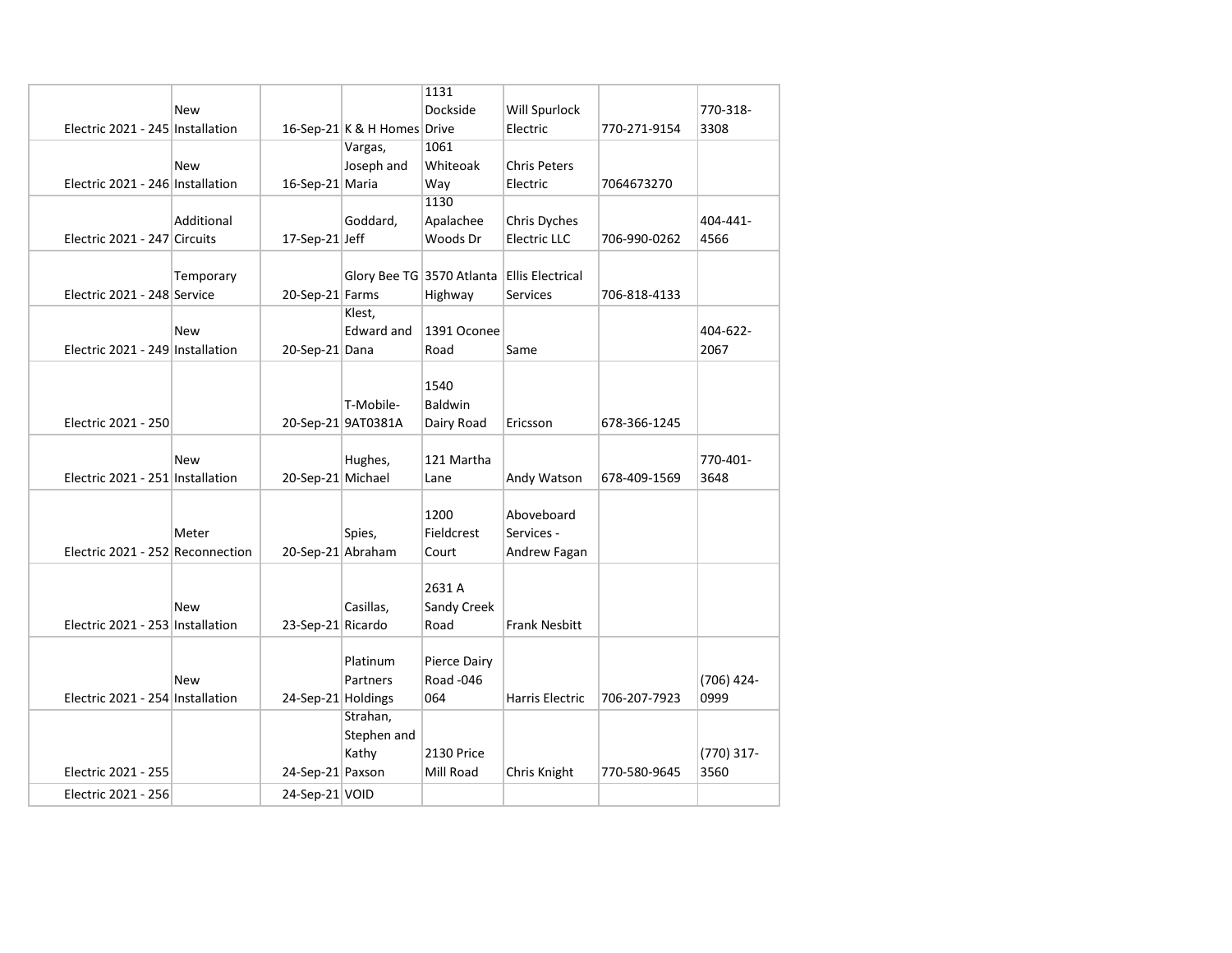|                                  |            |                       | Rice,                 |                    |                     |              |               |
|----------------------------------|------------|-----------------------|-----------------------|--------------------|---------------------|--------------|---------------|
|                                  | <b>New</b> |                       | Christopher           | Sandy Creek        | Precision           |              | (770) 401-    |
| Electric 2021 - 257 Installation |            | $27$ -Sep-21 & Ginger |                       | Road               | Electric Inc        | 404-391-8058 | 7916          |
|                                  |            |                       |                       | 3890               |                     |              |               |
|                                  | Additional |                       | McKenzie,             | Brownwood          |                     |              | 706-308-      |
| Electric 2021 - 258 Circuits     |            | 27-Sep-21 Jeff        |                       | Road               | Owner               |              | 8564          |
|                                  |            |                       | Deer Haven            | 1000 Pine          |                     |              | 513-785-      |
| Electric 2021 - 259              |            |                       |                       |                    |                     |              | 0505          |
|                                  |            | 27-Sep-21 Lot 87      |                       | <b>Tree Circle</b> |                     |              |               |
|                                  |            |                       | Deer Haven            | 1000 Pine          |                     |              | 513-785-      |
| Electric 2021 - 260              |            | 27-Sep-21 Lot 94      |                       | <b>Tree Circle</b> |                     |              | 0505          |
|                                  |            |                       |                       |                    |                     |              |               |
|                                  |            |                       |                       | 2020               | Southland           |              |               |
|                                  | New        |                       |                       | Apalachee          | Electrical Cont. -  |              | 404-971-      |
| Electric 2021 - 261 Installation |            |                       | 28-Sep-21 Hill, Wayne | <b>River Road</b>  | <b>OWNER</b>        | 404-971-2878 | 2878          |
|                                  |            |                       |                       | Chilton            |                     |              |               |
|                                  | <b>New</b> |                       | Chambers,             | Woods Rd           | Sommerer            |              | $(704) 616 -$ |
| Electric 2021 - 262 Installation |            | 28-Sep-21 Steven      |                       | 012 037A           | Electric            | 678-414-8193 | 5533          |
|                                  |            |                       |                       |                    |                     |              |               |
|                                  | <b>New</b> |                       | Skinner,              | 1110 Ponder        |                     |              | 706-818-      |
| Electric 2021 - 263 Installation |            | 28-Sep-21 Kimberly    |                       | Pines              | Owner               |              | 5645          |
|                                  |            |                       |                       | 2151               |                     |              |               |
|                                  | <b>New</b> |                       |                       | Apalachee          |                     |              | (706) 474-    |
| Electric 2021 - 264 Installation |            | 29-Sep-21 Henry, IV   |                       | <b>River Road</b>  | <b>Edwin Carmel</b> | 404-621-2064 | 1926          |

HVAC

| <b>Permit Number</b>         | Mechanical<br>Consturction<br><b>Type</b> | <b>Issue Date</b> | Project<br><b>Name</b> | Project<br><b>Address</b> | Contractors<br><b>Name</b>   | Contractors<br>Phone | Owners<br>Phone |
|------------------------------|-------------------------------------------|-------------------|------------------------|---------------------------|------------------------------|----------------------|-----------------|
|                              | <b>New</b>                                |                   |                        | 3261 Clack                | A+ Heat & Air,               |                      |                 |
| HVAC 2021 - 104 Installation |                                           | 02-Aug-21 Berry   |                        | Road                      | Inc.                         | 706-527-0487         |                 |
|                              |                                           |                   |                        | 1030                      |                              |                      |                 |
|                              | New                                       |                   | MacAllister.           | Sweetbriar                | Peppers                      |                      |                 |
| HVAC 2021 - 105 Installation |                                           | 04-Aug-21 Carol   |                        | Trace                     | Heating and Air 770-483-1282 |                      |                 |
|                              |                                           |                   |                        | 3070                      | 1st                          |                      |                 |
|                              | <b>New</b>                                |                   | Crawford,              | Apalachee                 | SourceHeating                |                      |                 |
| HVAC 2021 - 107 Installation |                                           | 04-Aug-21 Majorie |                        | Road                      | ∣& Air                       | 404-392-2049         |                 |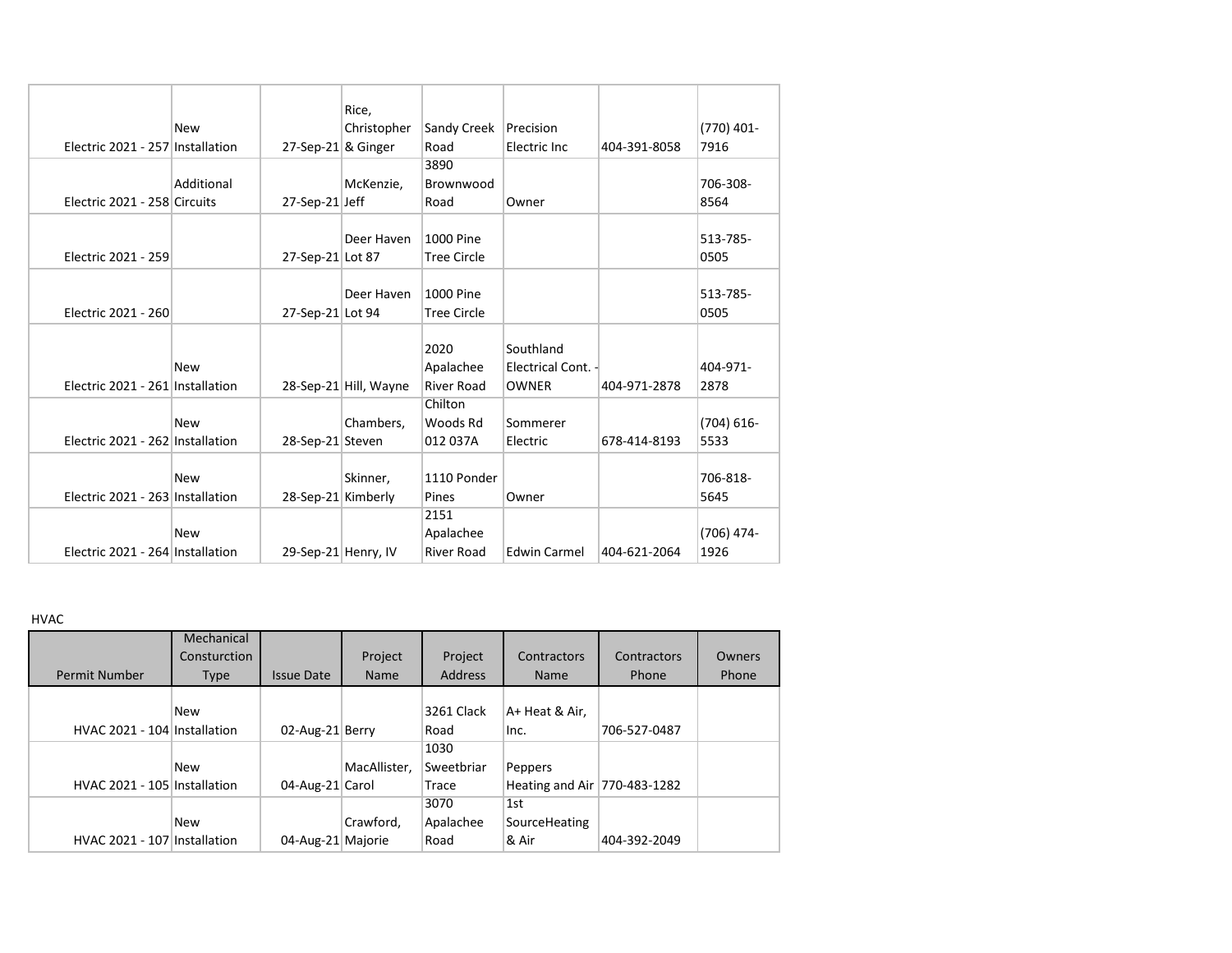|                              |            |                    |                         | 1850               |                              |              |                      |
|------------------------------|------------|--------------------|-------------------------|--------------------|------------------------------|--------------|----------------------|
|                              | Duct Work  |                    |                         | Apalachee          | Oconee Climate               |              | 404-807-             |
| HVAC 2021 - 108 Only         |            |                    | 05-Aug-21 Graf, Scott   | <b>Woods Trail</b> | Control                      | 706-484-2653 | 5128                 |
|                              |            |                    | Pure Built              | 1011               |                              |              |                      |
|                              | New        |                    | Homes-Lot               | Honeysuckle        |                              |              | 678-629-             |
|                              |            |                    |                         |                    |                              |              |                      |
| HVAC 2021 - 109 Installation |            | 05-Aug-219         |                         | Lane               | <b>ACS</b>                   | 478-484-3055 | 4240                 |
|                              |            |                    | <b>Pure Built</b>       | 1021               |                              |              |                      |
|                              | New        |                    | Homes-Lot               | Honeysuckle        |                              |              |                      |
| HVAC 2021 - 110 Installation |            | 05-Aug-21 $ 8$     |                         | Lane               | <b>ACS</b>                   | 478-484-3055 |                      |
|                              | <b>New</b> |                    | Nation, Herb 2654 Sandy |                    |                              |              |                      |
| HVAC 2021 - 111 Installation |            | 06-Aug-21 & Shiree |                         | <b>Creek Road</b>  | Lance White                  | 404-392-2048 |                      |
|                              |            |                    |                         | 1040               |                              |              |                      |
|                              | <b>New</b> |                    | Water's Edge Apalachee  |                    | JSR Heating &                |              |                      |
| HVAC 2021 - 112 Installation |            | 11-Aug-21 Lot 3    |                         | Shores Ct.         | Cooling, Inc.                | 678-725-6398 |                      |
|                              |            |                    | Matthews,               | 1371               | Premier                      |              |                      |
|                              | New        |                    | Thomas &                | Riverwalk          | Comfort                      |              |                      |
| HVAC 2021 - 113 Installation |            |                    |                         |                    | <b>Services</b>              | 678-635-5696 | $(706)$ 202-<br>3355 |
|                              |            | 11-Aug-21 Mary     | Maddox,                 | Road               | Premier                      |              |                      |
|                              |            |                    |                         |                    |                              |              |                      |
|                              | <b>New</b> |                    | Susan                   | Fairplay           | Comfort                      |              | $(678)$ 313-         |
| HVAC 2021 - 115 Installation |            | 11-Aug-21 Malcom   |                         | Road               | <b>Services</b>              | 678-635-5696 | 7662                 |
|                              |            |                    | <b>Estes Road</b>       |                    |                              |              |                      |
|                              |            |                    | Investments,            | 1701 Estes         | Omega Heating                |              | 706-215-             |
| HVAC 2021 - 116 Replacement  |            | 12-Aug-21 $ LLC$   |                         | Road               | & Air, Inc.                  | 706-717-0982 | 2375                 |
|                              |            |                    |                         |                    |                              |              |                      |
|                              |            |                    |                         | 6781               |                              |              |                      |
|                              | <b>New</b> |                    |                         | <b>Bostwick</b>    | <b>Gregg Cowan</b>           |              |                      |
| HVAC 2021 - 117 Installation |            | 13-Aug-21 Ziadie   |                         | Highway            | Heating and Air 770-787-6952 |              |                      |
|                              |            |                    |                         |                    |                              |              |                      |
|                              |            |                    |                         |                    | Airtekk                      |              |                      |
|                              | <b>New</b> |                    | Aiken,                  | 1651 Walker        | Comfort                      |              |                      |
| HVAC 2021 - 118 Installation |            | 16-Aug-21 Robert   |                         | Road               | Solutions, LLC               | 404-550-1582 |                      |
|                              |            |                    | Whiteside,              | 1730 Dixie         | Frankie                      |              | 706-318-             |
|                              | New        |                    |                         |                    |                              |              |                      |
| HVAC 2021 - 119 Installation |            | 16-Aug-21 Clarence |                         | Hwy.               | Slaughter                    | 706-342-0285 | 4914                 |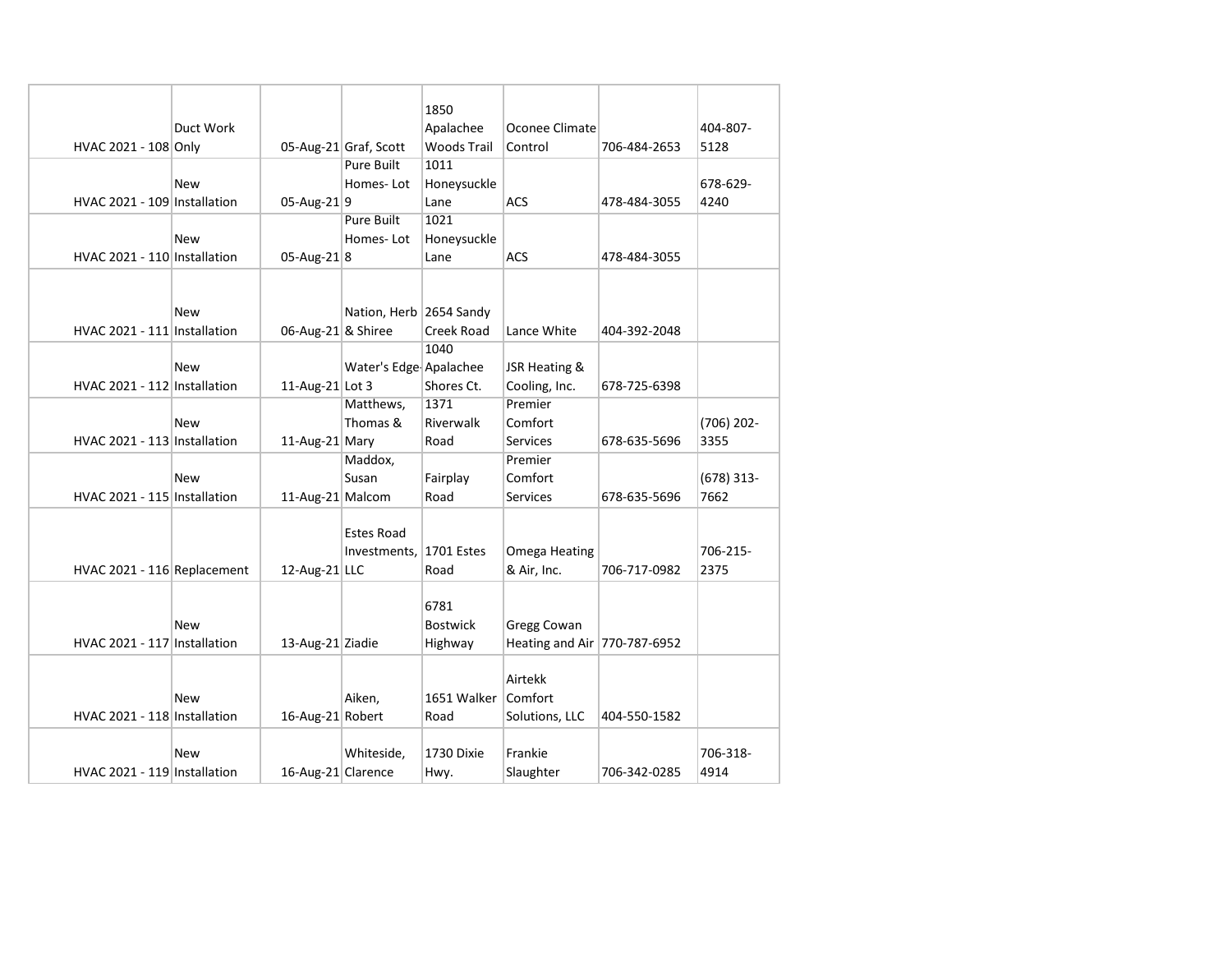| HVAC 2021 - 120 Installation | New | 17-Aug-21 Darryl   | Bowling,                         | 1331 Heidi<br>Trail       | Allen's<br><b>Mechanical LLC</b><br>; Johnathan<br>Allen | 404-528-9605 |          |
|------------------------------|-----|--------------------|----------------------------------|---------------------------|----------------------------------------------------------|--------------|----------|
|                              |     |                    |                                  |                           |                                                          |              |          |
|                              |     |                    |                                  |                           |                                                          |              |          |
|                              | New |                    |                                  | 1840 Sandy                | <b>Tony Beck</b>                                         |              |          |
| HVAC 2021 - 121 Installation |     |                    | 17-Aug-21 Rice, Chris            | Creek Road                | Heating & Air                                            | 770-466-2924 |          |
|                              |     |                    |                                  |                           |                                                          |              |          |
|                              | New |                    |                                  | 1011                      |                                                          |              | 404-358- |
| HVAC 2021 - 122 Installation |     |                    | 19-Aug-21 Terrill, Rufus         | Lakeshore Dr Pro-Tech Air |                                                          | 706-453-2400 | 6664     |
|                              |     |                    |                                  |                           |                                                          |              |          |
|                              | New |                    | Vanhorn,                         | 3311 Fairplay             |                                                          |              | 678-725- |
| HVAC 2021 - 123 Installation |     | 19-Aug-21 Tommy    |                                  | Rd                        | Energywise HA                                            | 706-468-9742 | 4669     |
|                              |     |                    | Geppert, Fran                    |                           |                                                          |              |          |
|                              | New |                    | z and                            | 2390 Dixie                |                                                          |              |          |
| HVAC 2021 - 124 Installation |     | 23-Aug-21 Barbara  |                                  | Hwy                       | Gregg Cowan                                              | 770-787-6951 |          |
|                              |     |                    |                                  |                           |                                                          |              |          |
|                              | New |                    |                                  | 1621 Old Atl              |                                                          |              |          |
| HVAC 2021 - 125 Installation |     |                    | 24-Aug-21 Pullin, Lee            | Hwy                       | Lance White                                              | 404-392-2048 |          |
|                              |     |                    |                                  | 1565 Price                |                                                          |              |          |
| HVAC 2021 - 126 Replacement  |     |                    | 26-Aug-21 Rubio, Sulma Mill Road |                           | T Sanchez                                                |              |          |
|                              |     |                    |                                  | 3031                      |                                                          |              |          |
|                              | New |                    |                                  | Centennial                | Patterson                                                |              |          |
| HVAC 2021 - 127 Installation |     | 26-Aug-21 Denson   |                                  | Road                      | Heating & Air                                            | 770-787-1869 |          |
|                              |     |                    |                                  |                           |                                                          |              |          |
|                              |     |                    |                                  |                           |                                                          |              |          |
|                              | New |                    | Williams,                        | 4321 Sandy                | B and H                                                  |              | 770-712- |
| HVAC 2021 - 128 Installation |     | 27-Aug-21 Virgil   |                                  | Creek Road                | Heating and Air 706-342-0213                             |              | 5507     |
|                              |     |                    |                                  | 1131                      |                                                          |              |          |
|                              | New |                    |                                  | Dockside                  | Extreme                                                  |              |          |
| HVAC 2021 - 129 Installation |     |                    | 09-Sep-21 K & H Homes Drive      |                           | Comfort HVAC                                             | 770-617-3090 |          |
|                              |     |                    |                                  | 2221                      |                                                          |              |          |
|                              |     |                    | Smith,                           | Eatonton                  | Frankie                                                  |              |          |
| HVAC 2021 - 130 Replacement  |     | 14-Sep-21 Patricia |                                  | Hwy                       | Slaughter                                                | 706-474-0802 |          |
|                              |     |                    |                                  |                           |                                                          |              |          |
|                              | New |                    | Hughes,                          | 121 Martha                | Mayfield and                                             |              | 770-401- |
| HVAC 2021 - 131 Installation |     | 20-Sep-21 Michael  |                                  | Lane                      | Poole                                                    | 770-464-3287 | 3648     |
|                              |     |                    |                                  |                           |                                                          |              |          |
|                              | New |                    | Carreker,                        | 1040 Abby                 | J.M.I Services,                                          |              |          |
| HVAC 2021 - 132 Installation |     | 21-Sep-21 Jeff     |                                  | Lane                      | Inc.                                                     | 770-389-5078 |          |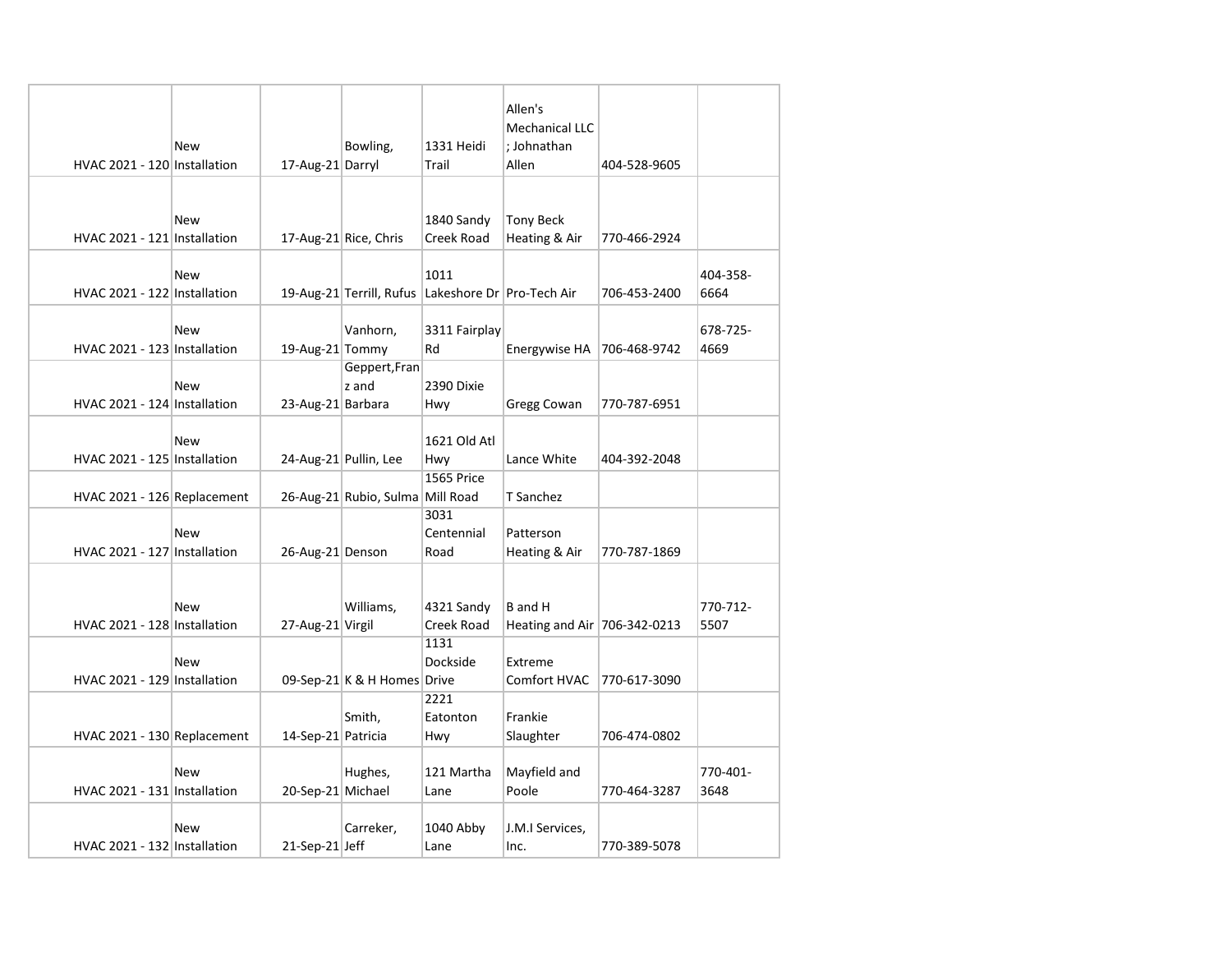|                              |            |                     |              | 1210               |                 |              |               |
|------------------------------|------------|---------------------|--------------|--------------------|-----------------|--------------|---------------|
|                              | <b>New</b> |                     | Wheeler,     | Sailview           | J.M.I Services, |              |               |
| HVAC 2021 - 133 Installation |            | 21-Sep-21 Wesley    |              | <b>Drive</b>       | Inc.            | 770-389-5078 |               |
|                              |            |                     |              |                    |                 |              |               |
|                              |            |                     | Platinum     | Pierce Dairy       |                 |              |               |
|                              | <b>New</b> |                     | Partners     | Road -046          |                 |              | $(706)$ 424-  |
| HVAC 2021 - 134 Installation |            | 24-Sep-21 Holdings  |              | 064                | Lee Crowe       | 770-922-1845 | 0999          |
|                              |            |                     |              |                    | Lance White     |              |               |
|                              | <b>New</b> |                     | Thorpe,      | 2071 Sugar         | Heating and     |              | $(678)$ 495-  |
| HVAC 2021 - 135 Installation |            | 24-Sep-21 William   |              | <b>Creek Trail</b> | A/C Inc         | 404-392-2048 | 7897          |
|                              |            |                     |              | 2151               |                 |              |               |
|                              | <b>New</b> |                     |              | Apalachee          | Omega Heating   |              |               |
| HVAC 2021 - 136 Installation |            | 27-Sep-21 Henry, IV |              | <b>River Road</b>  | and Air, Inc.   | 706-717-0982 |               |
|                              |            |                     |              |                    | Premier         |              |               |
|                              | <b>New</b> |                     | Young, Chris | 1901 Sugar         | Comfort         |              | (770) 842-    |
| HVAC 2021 - 137 Installation |            | 28-Sep-21 & Misty   |              | Creek Trail        | Services        | 678-635-5696 | 1029          |
|                              |            |                     |              | Chilton            |                 |              |               |
|                              | <b>New</b> |                     | Chambers,    | Woods Rd           | T & M Heating   |              | $(704) 616 -$ |
| HVAC 2021 - 138 Installation |            | 28-Sep-21 Steven    |              | 012 037A           | and Air         | 404-456-4408 | 5533          |
|                              |            |                     |              |                    |                 |              |               |
|                              | <b>New</b> |                     | Skinner,     | 1110 Ponder        |                 |              | 706-818-      |
| HVAC 2021 - 139 Installation |            | 28-Sep-21 Kimberly  |              | Pines              | Owner           |              | 5645          |
|                              |            |                     | Oconee       |                    |                 |              |               |
|                              | <b>New</b> |                     | Shores-Lot   | 2050 Heidi         |                 |              | 770-231-      |
| HVAC 2021 - 140 Installation |            | 30-Sep-21 80        |              | Trail              | <b>ACS</b>      | 478-454-3089 | 1238          |
|                              |            |                     | Oconee       |                    |                 |              |               |
|                              | <b>New</b> |                     | Shores-Lot   | 2030 Heidi         |                 |              | 770-231-      |
| HVAC 2021 - 141 Installation |            | 30-Sep-21 82        |              | Trail              | <b>ACS</b>      | 478-454-3089 | 1238          |

Plumbing

|                                 | Occupancy   |                   | Project                      | Project               | Contractors                              | Contractors  | Owners           |
|---------------------------------|-------------|-------------------|------------------------------|-----------------------|------------------------------------------|--------------|------------------|
| <b>Permit Number</b>            | <b>Type</b> | <b>Issue Date</b> | Name                         | <b>Address</b>        | <b>Name</b>                              | Phone        | Phone            |
| Plumbing 2021 - 087 Residential |             | 02-Aug-21 Staurt  | Magill,                      | 1200 White<br>Oak Way | Bison<br>Plumbing, Inc.                  | 470-552-5970 |                  |
| Plumbing 2021 - 088 Residential |             |                   | 02-Aug-21 Garner, Larry Road |                       | 1120 Mallory DTS Plumbing,<br><b>LLC</b> | 678-836-4558 | 404-803-<br>1725 |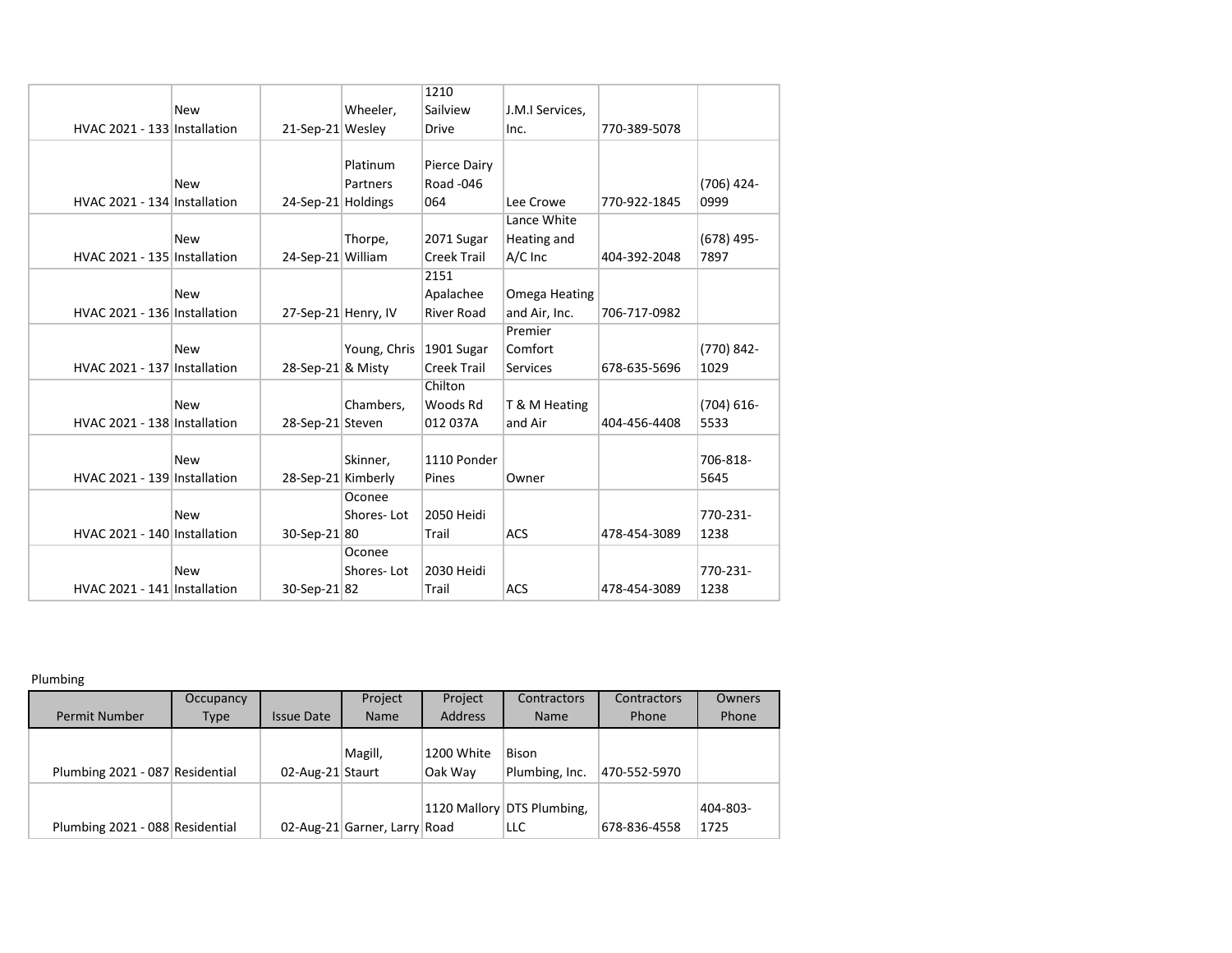|                                 |                   |                         | Godfrey                             | <b>S &amp; W</b>  |              |              |
|---------------------------------|-------------------|-------------------------|-------------------------------------|-------------------|--------------|--------------|
| Plumbing 2021 - 089 Residential | 02-Aug-21 Tolbert |                         | Road                                | Plumbing, LLC     | 770-831-7505 |              |
|                                 |                   |                         | 3261 Clack                          |                   |              |              |
| Plumbing 2021 - 090 Residential |                   | 02-Aug-21 Berry, Kevin  | Road                                | Lance McCart      | 770-318-6146 |              |
|                                 |                   |                         | Lower                               |                   |              |              |
|                                 |                   | Gasque,                 | Aplachee                            | <b>Todd Young</b> |              | 770-231-     |
| Plumbing 2021 - 091 Residential |                   | 02-Aug-21 Alexis Young  | Road                                | Plumbing          | 770-860-1005 | 6873         |
|                                 |                   |                         |                                     |                   |              |              |
|                                 |                   |                         | 3070 Lower                          |                   |              |              |
|                                 |                   | Crawford,               | Apalachee                           | Dennis Young      |              |              |
| Plumbing 2021 - 092 Residential | 04-Aug-21 Jules   |                         | Road                                | Plumbing LLC      | 678-350-1214 |              |
|                                 |                   |                         |                                     |                   |              |              |
|                                 |                   | Mayfield,               | Eatonton                            | Mac-N-Tyre        |              |              |
| Plumbing 2021 - 094 Residential |                   | 04-Aug-21 Larry & Julie | Highway                             | Plumbing          | 770-554-1881 |              |
|                                 |                   | Pure Built-             | 1011                                | <b>McCart</b>     |              |              |
|                                 | 05-Aug-21 Lot 9   |                         | Honeysuckle                         | Plumbing, Inc.    | 770-466-1057 |              |
| Plumbing 2021 - 095 Residential |                   |                         | Lane                                |                   |              |              |
|                                 |                   |                         | 1040                                |                   |              |              |
|                                 |                   | Zapata                  | Apalachee                           | <b>McCart</b>     |              |              |
| Plumbing 2021 - 096 Residential |                   |                         | 05-Aug-21 Construction Shores Court | Plumbing, Inc.    | 770-466-1057 |              |
|                                 |                   |                         |                                     |                   |              |              |
|                                 |                   |                         |                                     | Chris Brown       |              |              |
|                                 |                   |                         | 3650 Pierce                         | 706-818-8083-     |              | 706-342-     |
| Plumbing 2021 - 097 Residential |                   | 09-Aug-21 Brown, R.H.   | Dairy Road                          | grandson          |              | 2560         |
|                                 |                   |                         |                                     |                   |              |              |
|                                 |                   |                         |                                     |                   |              |              |
|                                 |                   |                         | 3720 Indian                         |                   |              | 706-818-     |
| Plumbing 2021 - 098 Residential |                   | 10-Aug-21 Starr, James  | Creek Road                          | Owner             |              | 2783         |
|                                 |                   |                         | 6781                                |                   |              |              |
|                                 |                   |                         | <b>Bostwick</b>                     | Xstream           |              |              |
| Plumbing 2021 - 099 Residential | 11-Aug-21 Ziadie  |                         | Highway                             | Plumbing, Inc.    | 706-752-0805 |              |
|                                 |                   |                         |                                     |                   |              |              |
|                                 |                   |                         | 2654 Sandy                          | Mac-N-Tyre        |              |              |
| Plumbing 2021 - 100 Residential | 11-Aug-21 Nation  |                         | Creek Road                          | Plumbing          | 770-554-1881 |              |
|                                 |                   | Matthews,               | 1371                                |                   |              |              |
|                                 |                   | Thomas &                | Riverwalk                           | Mac-N-Tyre        |              | $(706)$ 202- |
| Plumbing 2021 - 101 Residential | 11-Aug-21 Mary    |                         | Road                                | Plumbing          | 770-554-1881 | 3355         |
|                                 |                   |                         |                                     |                   |              |              |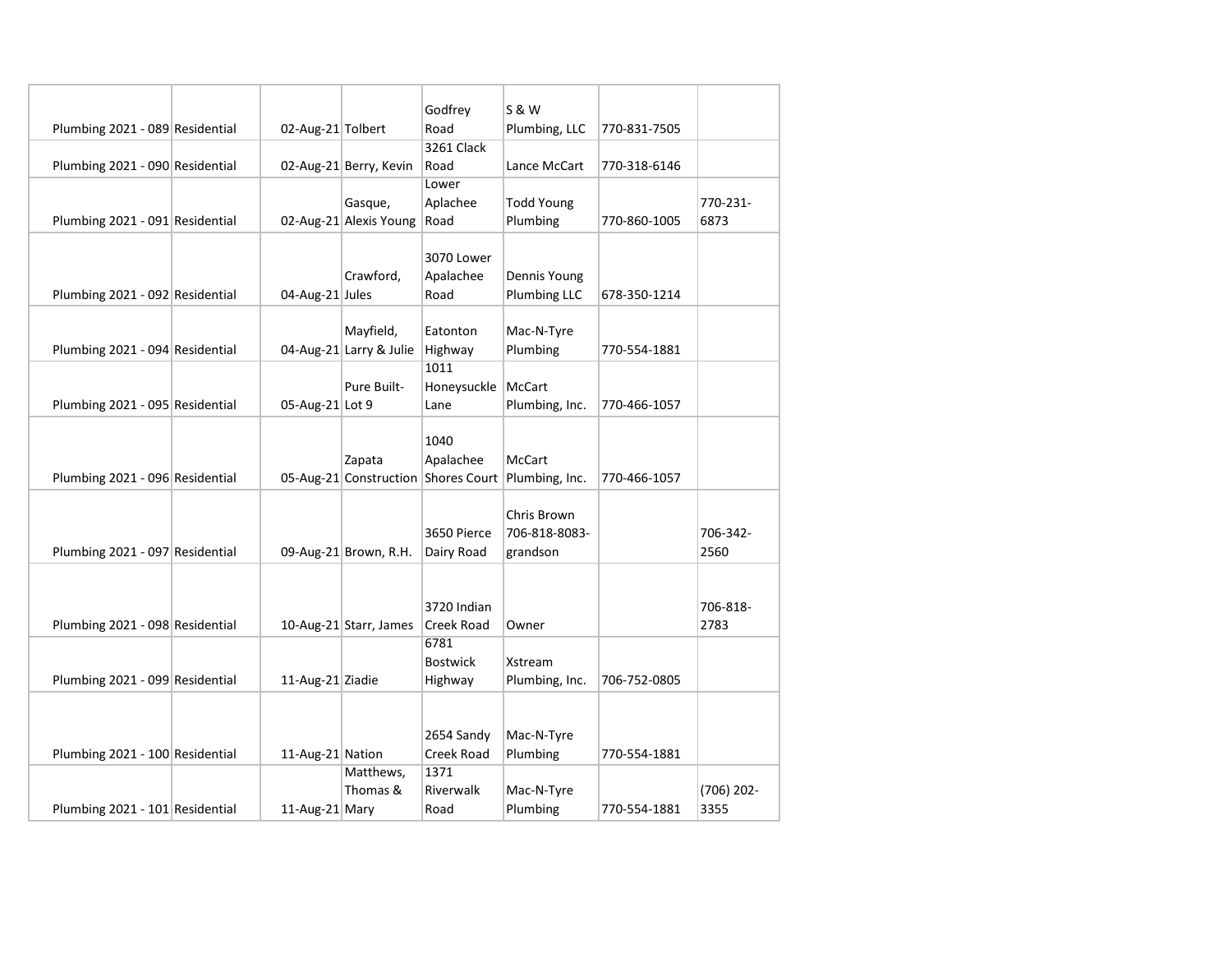|                                 |                    | Maddox,                          |                   |                |              |              |
|---------------------------------|--------------------|----------------------------------|-------------------|----------------|--------------|--------------|
|                                 |                    | Susan                            | Fairplay          | Mac-N-Tyre     |              | $(678)$ 313- |
| Plumbing 2021 - 102 Residential | 11-Aug-21 Malcom   |                                  | Road              | Plumbing       | 770-554-1881 | 7662         |
|                                 |                    | <b>Pure Built</b>                | 1021              |                |              |              |
|                                 |                    | Homes-Lot                        | Honeysuckle       | McCart         |              | 706-474-     |
| Plumbing 2021 - 103 Residential | 12-Aug-21 $ 8$     |                                  | Lane              | Plumbing, Inc. | 770-466-1057 | 2291         |
|                                 |                    | <b>ZF Sugar</b>                  |                   |                |              |              |
|                                 |                    | Creek-Lot                        | 1051 Sugar        | Lino R         |              | 404-456-     |
| Plumbing 2021 - 104 Residential | 16-Aug-21 130      |                                  | <b>Hill Drive</b> | Rodriguez      | 770-616-0918 | 0403         |
|                                 |                    | <b>ZF Sugar</b>                  |                   |                |              |              |
|                                 |                    | Creek-Lot                        | 1001 Sugar        |                |              | 404-456-     |
| Plumbing 2021 - 105 Residential | 16-Aug-21 126      |                                  | <b>Hill Drive</b> | Lino Rodriguez | 770-616-0918 | 0403         |
|                                 |                    |                                  | 349 E Dixie       |                |              |              |
| Plumbing 2021 - 106 Residential |                    | 16-Aug-21 Wilson, Keith Highway  |                   | Randy Bryan    | 706-717-9408 |              |
|                                 |                    |                                  |                   |                |              |              |
|                                 |                    | Vason,                           | 2170 Walton       |                |              |              |
| Plumbing 2021 - 107 Residential | 16-Aug-21 Wayne    |                                  | Mill Road         | Randy Bryan    | 706-717-9408 |              |
|                                 |                    |                                  |                   |                |              |              |
|                                 |                    | Reed,                            | 1500 Knight       | Darell Young   |              |              |
| Plumbing 2021 - 108 Residential |                    | 23-Aug-21 Christopher            | Road              | Plumbing       | 678-625-7270 |              |
|                                 |                    |                                  |                   |                |              |              |
|                                 |                    | Gornowicz,                       | 1571 Knight       | Darell Young   |              |              |
| Plumbing 2021 - 109             | 23-Aug-21 Georga   |                                  | Road              | Plubing        | 678-625-7270 |              |
|                                 |                    |                                  | 1621 Old Atl      |                |              |              |
| Plumbing 2021 - 110 Residential |                    | Pullin, Lee                      | Hwy               | Chris Wilkins  | 706-318-3898 |              |
|                                 |                    |                                  | 1565 Price        |                |              | 770-318-     |
| Plumbing 2021 - 111 Residential |                    | 26-Aug-21 Rubio, Sulma Mill Road |                   | T Sanchez      | same         | 5642         |
|                                 |                    |                                  | 3031              |                |              |              |
|                                 |                    |                                  | Centennial        |                |              |              |
| Plumbing 2021 - 112 Residential | 26-Aug-21 Denson   |                                  | Road              | Kenny Ethridge | 678-313-5274 |              |
|                                 |                    | O'Kelley,                        |                   |                |              |              |
|                                 |                    | Gene and                         | 1171 White        |                |              |              |
| Plumbing 2021 - 113 Residential | 08-Sep-21 Jennifer |                                  | Oak Way           | Chris Wilkins  | 706-318-3898 |              |
|                                 |                    |                                  | 1331 Heidi        |                |              | 770-466-     |
| Plumbing 2021 - 114 Residential | 08-Sep-21 Bowling  |                                  | Trail             | Owner          |              | 9293         |
|                                 |                    |                                  | 1120              |                |              |              |
|                                 |                    |                                  | Apalachee         |                |              |              |
|                                 |                    | Hodnett,                         | <b>Meadows</b>    | <b>WYCO</b>    |              |              |
| Plumbing 2021 - 115 Residential | 09-Sep-21 Michael  |                                  | Drive             | Plumbing       | 770-483-8564 |              |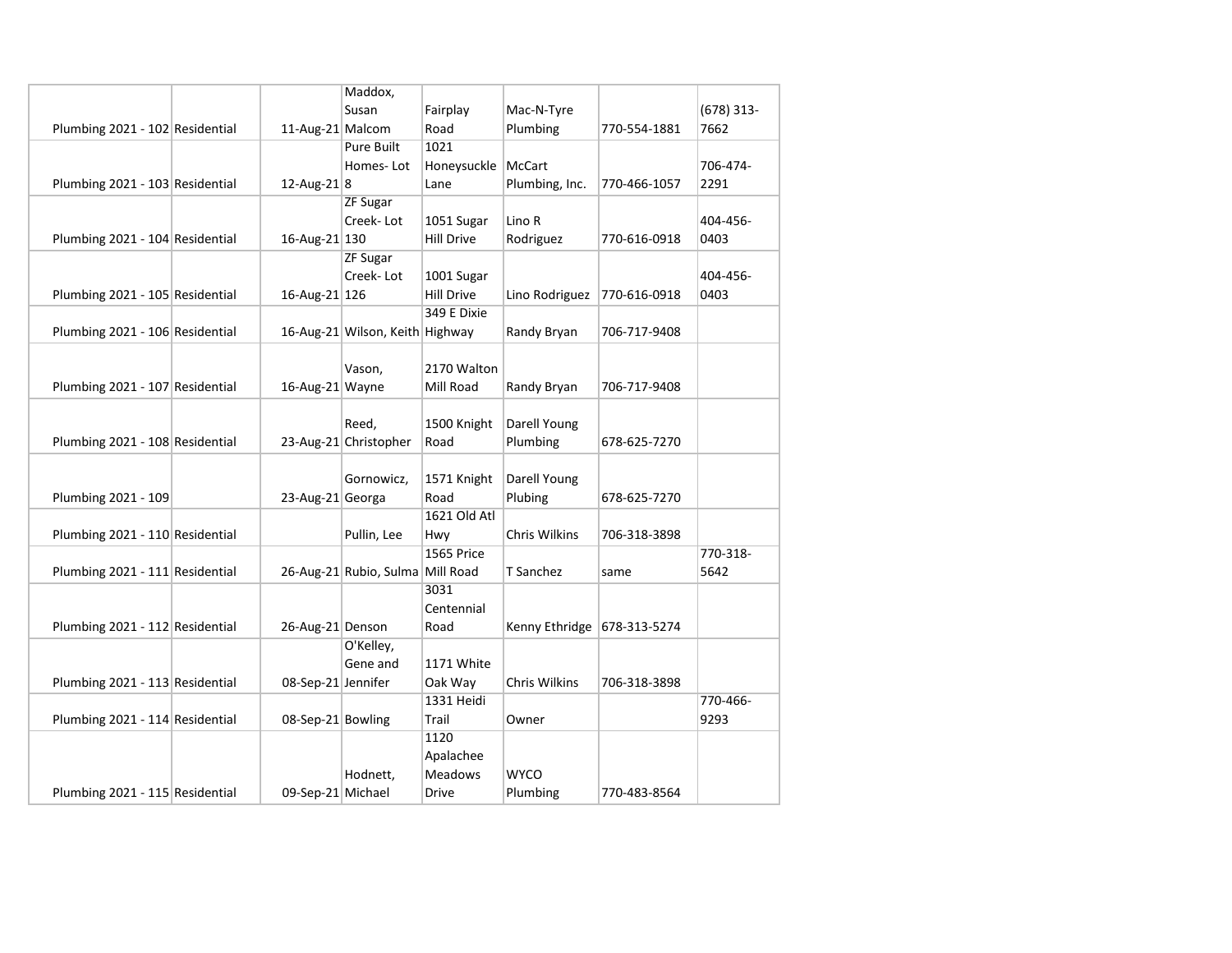|                                 |                    |                     | 1850               |                      |              |               |
|---------------------------------|--------------------|---------------------|--------------------|----------------------|--------------|---------------|
|                                 |                    | Graf, Scott         | Appalache          |                      |              | 770-842-      |
| Plumbing 2021 - 116 Residential |                    | 14-Sep-21 and Audra | <b>Woods Trail</b> | <b>JWP Plumbing</b>  | 404-683-3175 | 3226          |
|                                 |                    |                     |                    |                      |              |               |
|                                 |                    | Hughes,             | 121 Martha         |                      |              | 770-401-      |
| Plumbing 2021 - 117 Business    | 21-Sep-21 Michael  |                     | Lane               | Kenny Ethridge       | 678-313-5274 | 3648          |
|                                 |                    |                     |                    |                      |              |               |
|                                 |                    | Platinum            | Pierce Dairy       |                      |              |               |
|                                 |                    | Partners            | Road -046          | Robert Lee           |              | (706) 424-    |
| Plumbing 2021 - 118 Residential | 24-Sep-21 Holdings |                     | 064                | Culpepper            | 678-300-3049 | 0999          |
|                                 |                    | Strahan,            |                    |                      |              |               |
|                                 |                    | Stephen and         |                    |                      |              |               |
|                                 |                    | Kathy               | 2130 Price         |                      |              | $(770)$ 317-  |
| Plumbing 2021 - 119 Residential | 24-Sep-21 Paxson   |                     | Mill Road          | Jonathan Allen       | 678-522-9845 | 3560          |
|                                 |                    |                     |                    |                      |              |               |
|                                 |                    |                     |                    |                      |              |               |
|                                 |                    | Gilliam,            | 2655 Sandy         |                      |              |               |
| Plumbing 2021 - 120 Residential | 28-Sep-21 Bradford |                     | Creek Road         | <b>Chris Wilkins</b> | 706-318-3898 |               |
|                                 |                    |                     | Chilton            | Sharp                |              |               |
|                                 |                    | Chambers,           | Woods Rd           | <b>Improvements</b>  |              | $(704) 616 -$ |
| Plumbing 2021 - 121 Residential | 28-Sep-21 Steven   |                     | 012 037A           | Plumbing             | 404-543-8319 | 5533          |
|                                 |                    |                     |                    |                      |              |               |
|                                 |                    |                     | 2151               | Randy Bryon -        |              |               |
|                                 |                    |                     | Apalachee          | <b>Bryons Home</b>   |              | (706) 474-    |
| Plumbing 2021 - 122 Residential |                    | Henry, IV           | <b>River Road</b>  | Repair               | 706-717-9408 | 1926          |

Pool

|                      |                   | Project     | Project               | Contractor  | Contractor                  |
|----------------------|-------------------|-------------|-----------------------|-------------|-----------------------------|
| <b>Permit Number</b> | <b>Issue Date</b> | <b>Name</b> | <b>Address</b>        | <b>Name</b> | Phone                       |
|                      |                   |             |                       |             |                             |
|                      |                   | Gogan, Reed | 3441 Old              |             |                             |
| Pool 2021 - 035      | 02-Aug-21 & Erin  |             | Mill Road             |             | Dacula Pools (770) 318-9157 |
|                      |                   |             | 1210                  |             |                             |
|                      |                   | Ellis,      | Morgan                |             |                             |
| Pool 2021 - 036      | 09-Aug-21 Anthony |             | <b>Drive</b>          | Owner       |                             |
|                      |                   |             |                       |             |                             |
|                      |                   | Wilson,     | 1611 Launius Stratton |             |                             |
| Pool 2021 - 037      | 17-Aug-21 Ralph   |             | Road                  | Pools       | (770) 335-3972              |